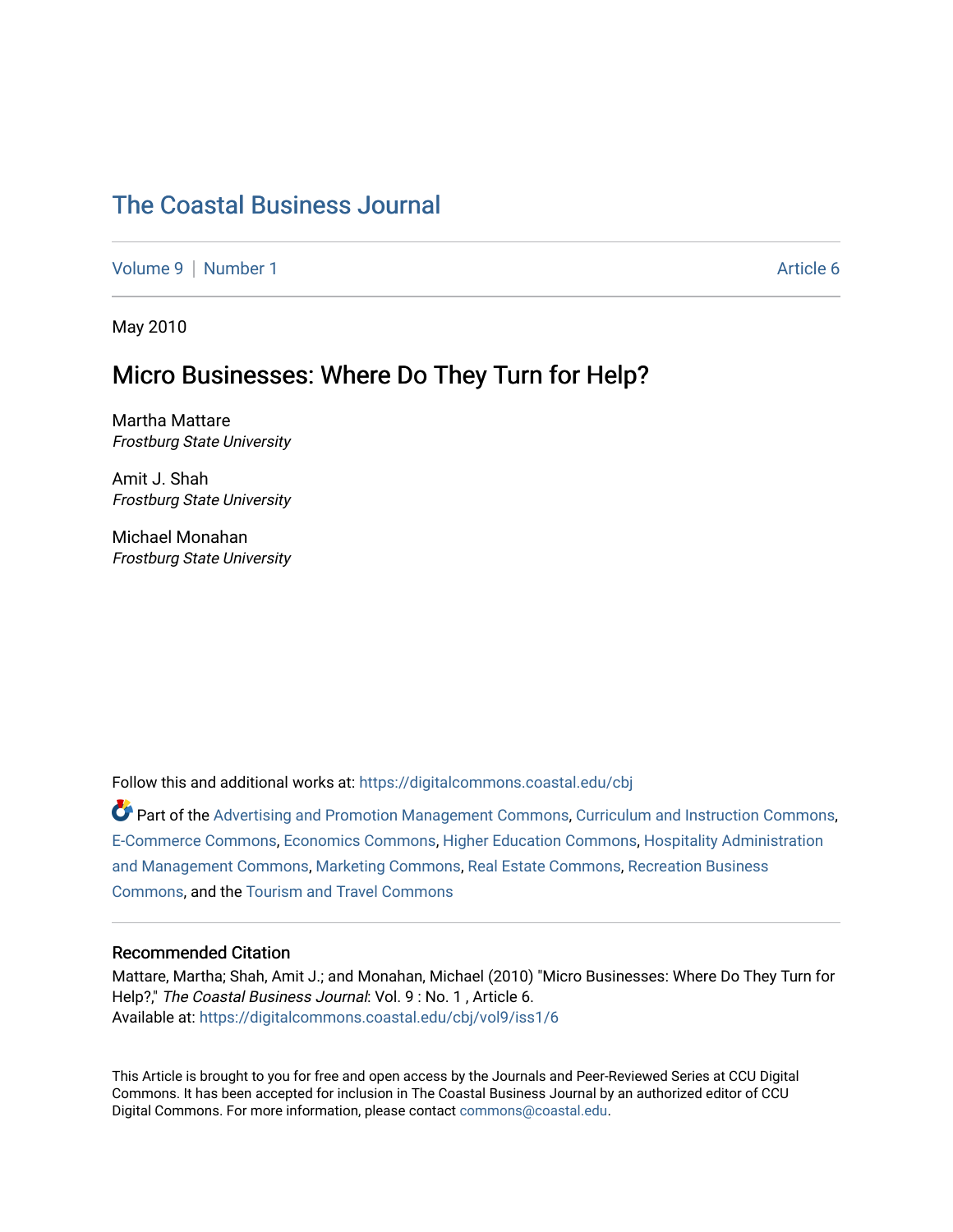#### **MICRO BUSINESSES: WHERE DO THEY TURN FOR HELP?**

## **Martha Mattare, Frostburg State University Amit Shah, Frostburg State University Michael Monahan, Frostburg State University**

#### **ABSTRACT**

*Research consistently shows those entrepreneurs who obtain business assistance from various service providers are more likely to be in business over time and are more likely to experience success. Micro business, enterprises with less than five employees, have not been specifically studied in terms of how, or whether, outside business assistance was used or if it produced results. This study examined micro businesses to determine what service providers were used for business assistance and how they differ by demographics. The paper offers the implications and possible strategies for these service providers.* 

*Key words: micro business; business assistance; service providers* 

### **INTRODUCTION**

Micro business research has primarily focused on either home-based businesses, sole proprietorships, or minority or disadvantaged business ventures (Mattare, Monahan, & Shah, 2009). However, micro business comprises over one-half of all businesses in the United States (McGibbon & Moutray, 2009). This study looked at the utilization of business assistance service providers in a selection of micro businesses in the State of Maryland. Micro business is defined as those businesses with less than 5 employees (Kelly & Kawakami, 2008).

In the State of Maryland, microenterprises provide jobs for over a half-million people, and are considered critical as a focus of public investment with returns ranging from \$2.06 to \$2.72 for every dollar invested (Maryland, 2008). Many of those microenterprises that are successfully nurtured become larger businesses, employing more, and contributing significantly to the tax base of the state. It is to everyone's benefit to foster microenterprise. However, according to Maryland state officials, not enough is known about either micro enterprise in general or its subset, home-based businesses. Maryland has a population of over 5.6 million with a growth rate of 6.4%. The population is 63.6% Caucasian, 29.5% Black, 6.3% Hispanic, and 5.0% Asian. Other ethnicities range at or below 1% (*Maryland quick facts from the US Census Bureau*, 2009). The state has often been called a "America in miniature" (MarylandFacts, 2010). Maryland's workforce is considered among the best educated in the United States with over onethird of its population twenty-five or older holding a bachelor's degree, and 16% with a graduate or professional degree ("Maryland at a Glance," 2009).

Both nationally and in the state, there are numerous programs dedicated to small business startups, existing businesses, and specifically micro business, albeit mostly are focused on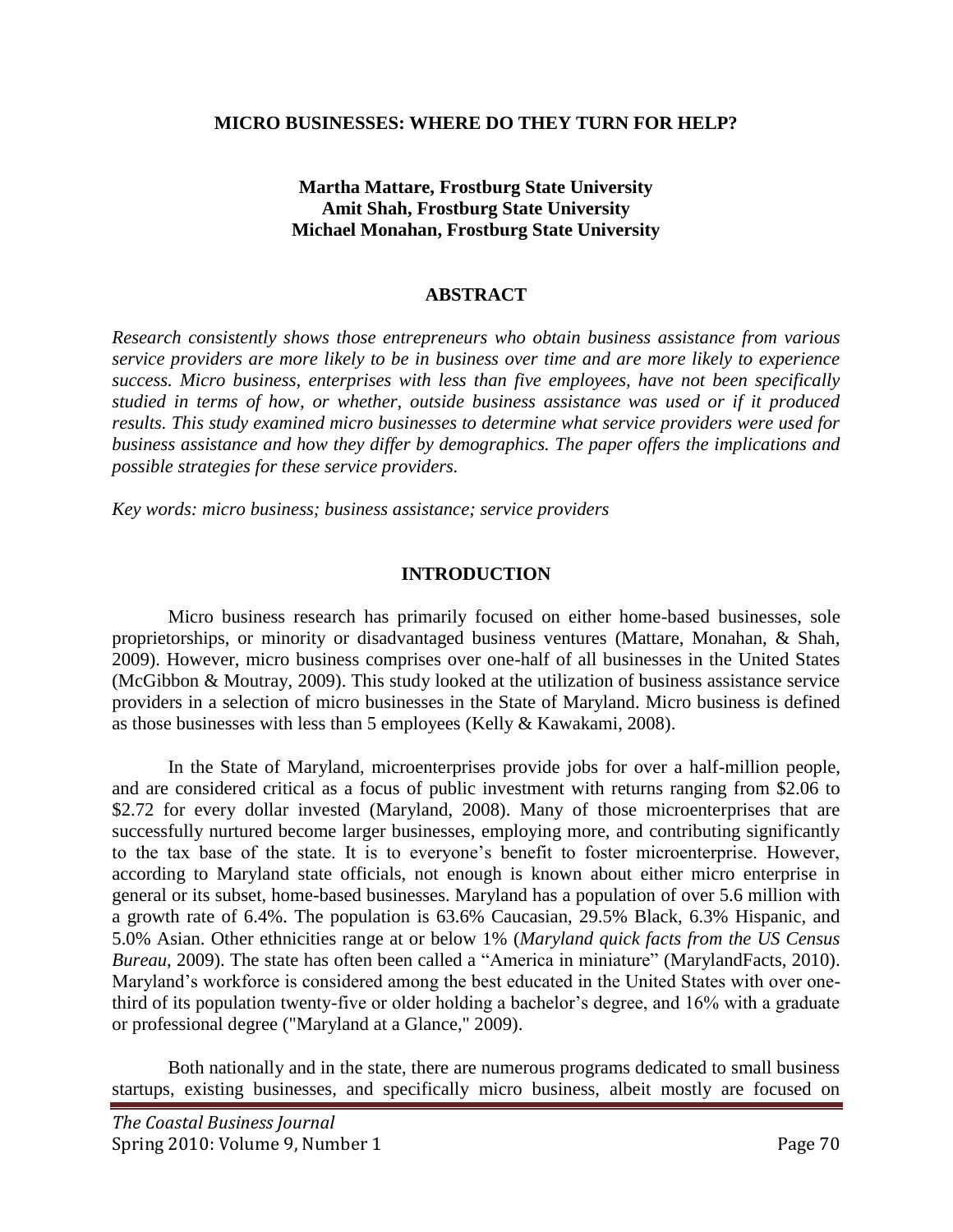women or disadvantaged businesses. Amazingly, there is not much known about how these small ventures utilize business assistance programs, and if they are more successful as a result. In addition, little is know about what service providers have the best track record.

### **LITERATURE REVIEW**

Scholarly research regarding entrepreneurship has advanced considerably over the past 30 years. Existing streams of literature address "who" is the entrepreneur, "why" he or she becomes an entrepreneur, or provides statistics on new business startups related to gender, socioeconomic status, ethnicity, geographic area, and type of business. There is also a significant amount of literature that addresses why businesses succeed or fail, and what comprises the definitions of success and/or failure. The federal government and a number of state governments publish extensive studies on new business startups with demographic and geographic information regarding these enterprises. Furthermore, several key studies funded by the federal government and compiled in special reports by the Small Business Administration (SBA) indicate small business is vital to the U.S. economy (McGibbon & Moutray, 2009). Of the new business startups in a year, some 53% are home-based, meaning there are over 250,000 homebased businesses startups per year (SBA, 2004). Two thirds of new firms survive at least 2 years and about one-half survive 4 years. Interestingly, closure data shows one-third of firms were successful at the time of closure (Boden, 2001; D'Elia, 2009).

### **Small Business and Micro Business**

SBA defines small businesses as those enterprises with 500 or fewer employees. Many scholars break that figure down into finer subsets— groups more typical of small businesses in the US today, such as enterprises with 50 employees (Katz & Green, 2007). Then, there is the micro business or those enterprises with less than five employees. The paucity of data in the literature is evidence that microenterprise is under researched in the United States. Until recently, the aid and development of microenterprises focused on those in third world countries, in spite of the fact that microenterprise development has been a successful pathway to financial independence in the United States (Guste, 2006). Microenterprise development programs (MED) were formally initiated in the United States in the 1980's as an attempt to assist women, minorities, and disadvantaged individuals in starting businesses. Studies had shown the traditional support network for small business startups was not working for these particular groups. MED programs were modeled after those developed for less developed countries (LDCs) (Else, Doyle, Lisa, & Messenger, 2001). With the advent of these programs, more attention has been paid to microenterprise growth in the United States and the importance of its role in entrepreneurship.

Some research has looked at home-based businesses which are often sole proprietorships or employ less than five people and are, therefore, micro businesses. Joanne Pratt, in a special report for the SBA, found "working out of the home has become a significant and growing phenomenon in the United States" (Pratt, 1993, 1999). There are nearly 15.9 million home-based workers out of a workforce of 119.9 million (SBA, 2009). Many of these businesses need less startup capital and fewer employees. Five percent of these businesses gross \$1 million or more. And, home-based businesses tend to move to more traditional office space when gross receipts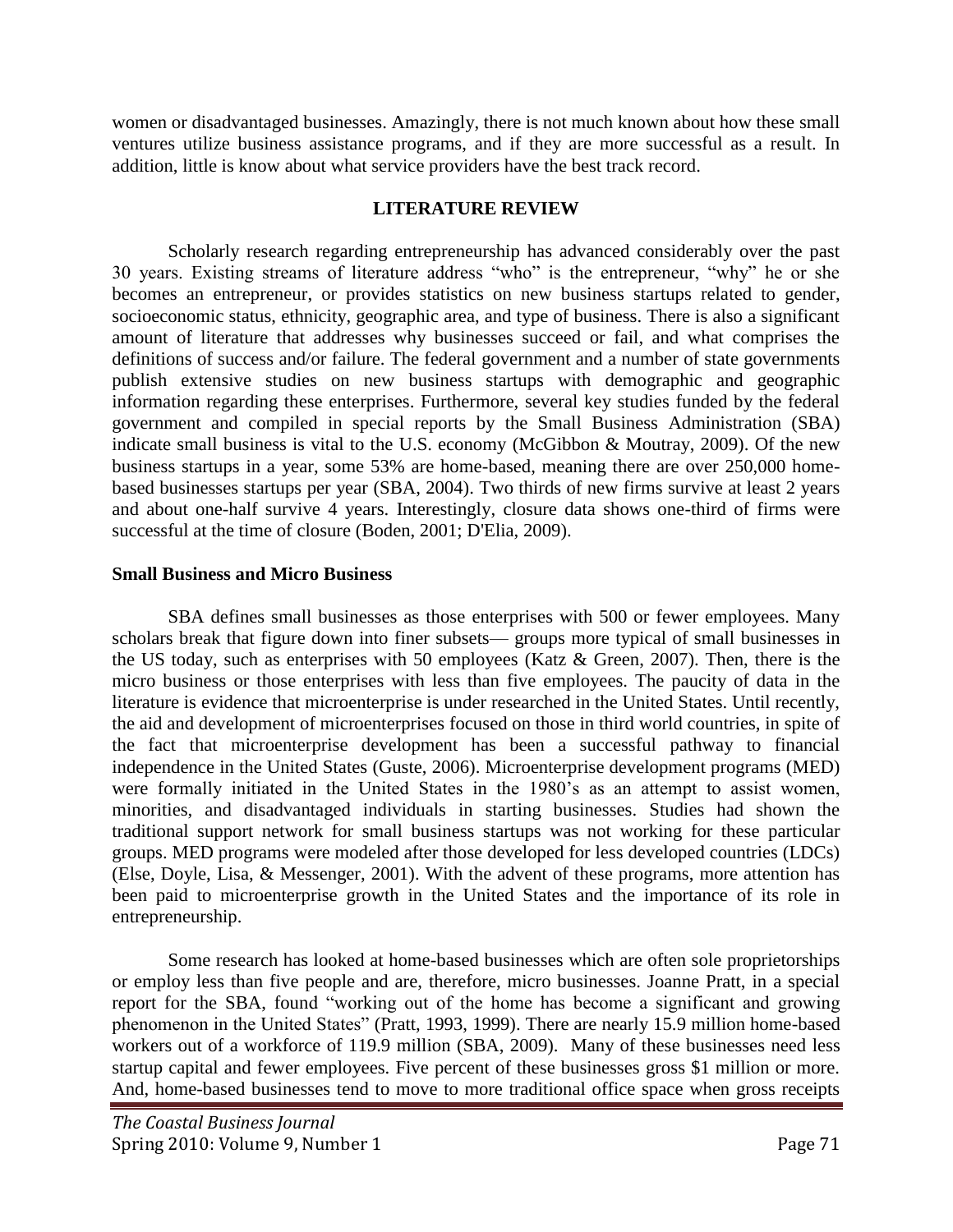reach about \$50,000, hire more employees, and contribute significantly to the US economy. But, many home-based business owners just want to earn a secondary income, whereas those businesses that are non-home based are earning the primary income for the owner (SBA, 2009).

The National Federation of Independent Business (NFIB) Small Business Poll, Business Activity in the Home (2008) found home-based businesses employ fewer than 10 people. The study found that one in four employing business operates primarily from the home (Dennis Jr., 2008). Some of the literature concentrates on "work-at-home-moms," (called "homework"). Nancy Jurik described self-employed homework as a gendered phenomenon (Jurik, 1998, p. 8). She stated that research on small business and entrepreneurship portrays two views of those who work from home; one view is of liberated innovators "getting away" from many of the constraints of conventional employment (Beach, 1989; Carter & Cannon, 1992; Heck, Owen, & Roe, 1995 in Jurik 1998).

The other view is of the marginalized, minority or disadvantaged worker (Blackford, 1991; Else & Raheim, 1992 in Jurik, 1998). In other studies, home-based entrepreneurs were viewed as those who chose to work at home in order to care for children or because of factors in the external labor market, fewer jobs available, layoffs, and so on (Ammons & Markham, 2004; Berke, 2003; Carr, 1996). Some recent research on women-owned businesses deemphasized home-based ownership, even though it is on the rise. The research concluded home-based ownership may be a good option only for women who do not have strong financial needs (Loscocco & Smith-Hunter, 2004). This study found 28% of responding micro businesses worked from home with 59.1% stating they earned their sole income from their venture. Other research has looked at home-based entrepreneurs who are crafts persons (Litrell, Stout, & Reilly, 1991).

Micro businesses, including home-based businesses, comprise a very big portion of all small businesses in the United States, or more than one-half of all business (SBA, 2004). Among the few studies of micro entrepreneurship are several recent studies conducted among very small enterprises in West Virginia (WV) and Vermont (VT) which found significant employment and productivity gains were typical of these enterprises. In WV, roughly 10% of the labor force was employed in microenterprises and they accounted for 12.9% of the goods and services produced in the state (Hicks, Wrenn-Harrell, Summitt, & Broughton, 2000). In VT, 55% of all businesses were micro businesses (Vermont, 2000).

## **Small Business and Micro Business Success Factors**

Several studies have looked at factors that could be considered related to success or to challenges that can be anecdotally compared, such as the Panel Study on Entrepreneurial Dynamics (PSED). The PSED study looked at the economic and community context for entrepreneurship and found uncertainty was high when firms were asked how certain they were they could comply with local, state, and federal regulations; obtain new customers; and maintain balance in their lives (Gartner, Shaver, Carter, & Reynolds, 2004). The findings from this study categorized these factors into 1) financial uncertainty; 2) competitive uncertainty; and 3) operational uncertainty. Exploring entrepreneurs' perceptions of their economic and community context is an important stream of future research (Matthews & Human, 2004).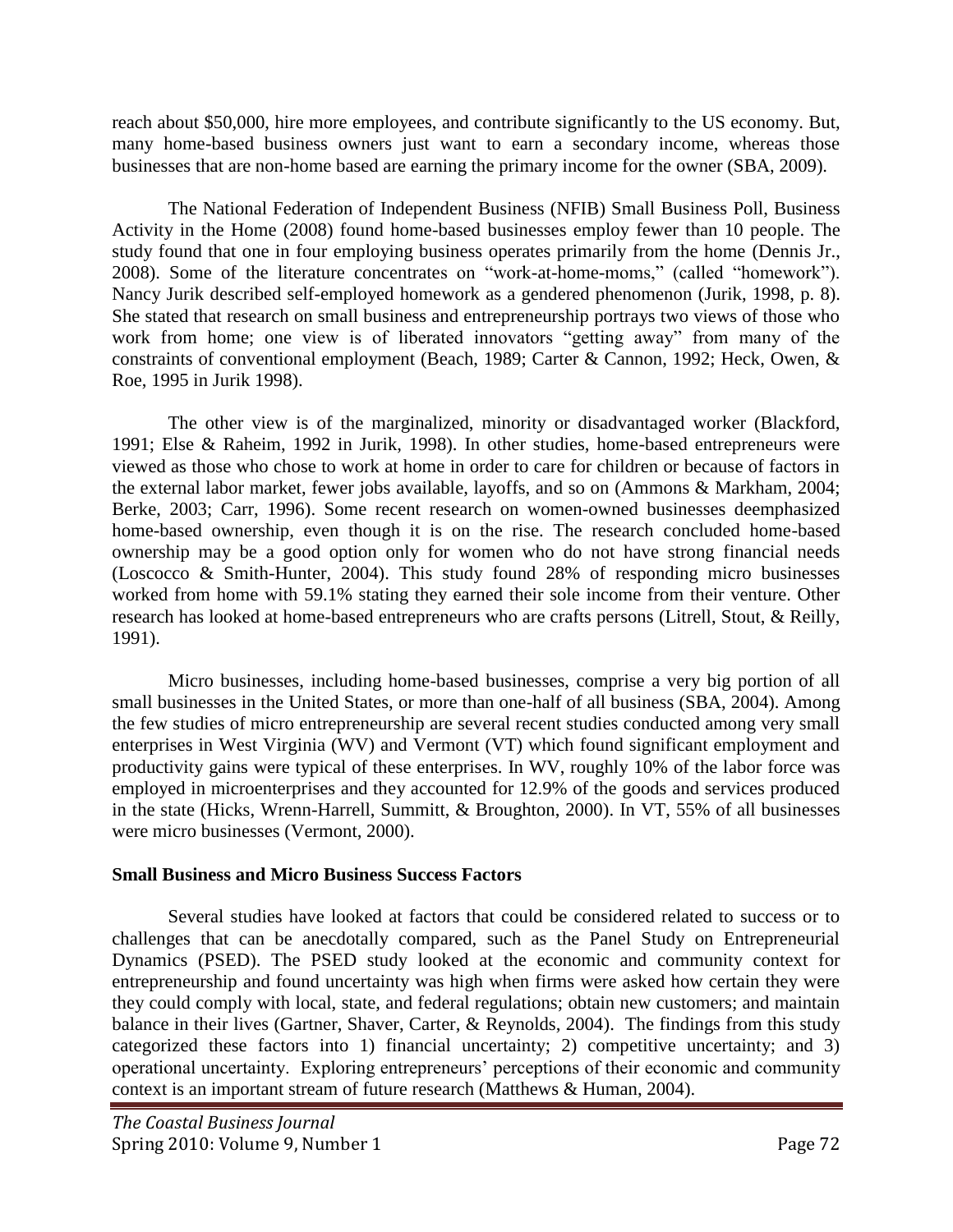In a study conducted by Rogoff et al, open-ended questions were used to explore success factors and factors that impeded success. The resulting transcripts were coded and compared the findings across three groups: the sample of entrepreneurs, a sample of independent pharmacists, and a sample of business experts (Rogoff, Lee, & Suh, 2004). The main factors identified as contributing to success include individual characteristics of the entrepreneur, marketing activities of the firm, with most success factors having to do with internal factors (Rogoff, et al., 2004). The factors that impeded success included regulation, the human resources market, financing, competition, environmental, and technological aspects. These factors were more externally oriented (Rogoff, et al., 2004).

Paige and Litrell (2002) conducted a study regarding how art-related retailers defined and achieved success. The businesses fell into the micro enterprise category, as the average number of full time employees was 1.4 and .9 were part-time. Craft retailers were found to identify success factors related to the production of their crafts, their contribution to the region's craft traditions, and to preserving the craft tradition (Paige & Littrell, 2002).

Robert Lussier and Sanja Pfeifer looked at prediction models for success with a sample of small businesses in Central Eastern Europe. Several predictive factors were found: successful owners were more educated than unsuccessful ones; successful businesses did more planning than did unsuccessful ones; and, successful businesses had more difficulty finding adequate employees (Lussier & Pfeifer, 2001). Another study of self employed individuals in eight European nations found factors impacting the duration of self-employment (considered success) were: higher levels of education; ownership of one's place of residence; the number of hours worked per week. When gender is looked at separately, the number of hours spent in childcare negatively impacted the duration of female-owned businesses, but had a positive effect on maleowned businesses (Williams, 2004).

Monahan, Shah, & Mattare (2010) found the three most important success factors to be a strong national economy, the ability to penetrate new markets, and a trained workforce. Conversely, the three biggest challenges were the national economy, finding new customers and taxes.

In the studies previously discussed, assumptions were made in most cases that hypothesized narrowly assumed potential success factors and challenges or impediments to success. This study did not attempt to link usage of service providers to success of the firm. However, we know, based on recent research, that outsider – or service provider – assistance can positively impact startup, survival, and enterprise performance (Chrisman & McMullan, 2004; Katz & Green, 2007). SBA, Service Corps of Retired Executives (SCORE), and various Small Business Development Centers (SBDCs) and incubators dedicate a large number of people and resources to new business startups and success. Recently, to improve its ability to impact small business success, SCORE has revamped its approach to client businesses and is dedicated to fostering the birth of 1 million firms over the next 7 years (Yancey, 2009).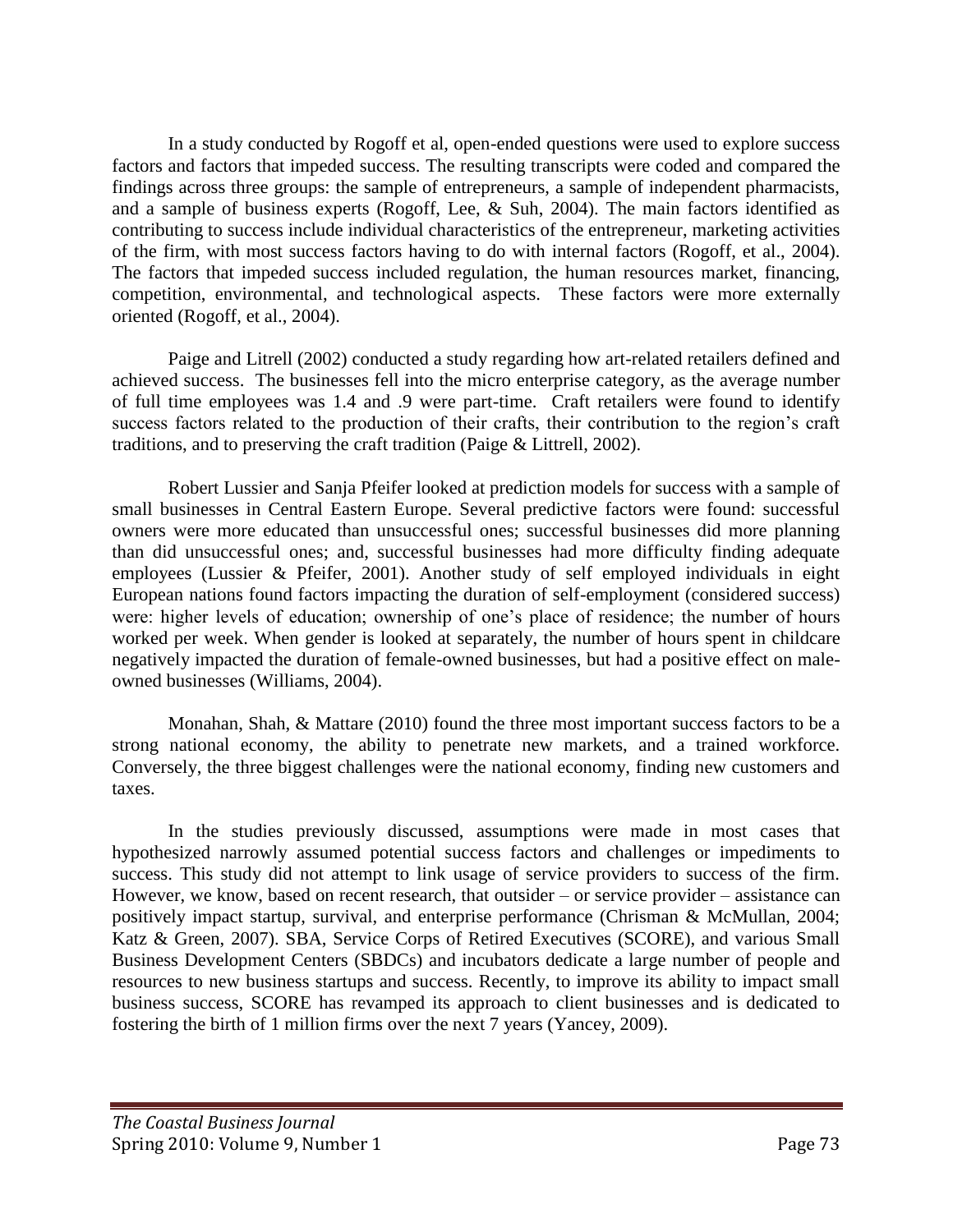#### **Small Business, Micro business, and the Effect of Service Providers**

Currently, there are many service providers offering business counseling or training services to startups or existing businesses: SBA, SCORE, local SBDCs, colleges and universities, MED providers, the Kauffman and Coleman Foundations, for profit entities and many state and local organizations. A review of some studies of the effect of the multitudes of programs provides a look at organizations in Puerto Rico where participants are taught how to turn hobbies into businesses (Blanca, 2009). The Webadvantage, enlisting the help of SBA and the Maryland SBDCs, successfully provided assistance even in the current recession (Terry, 2009). The Western Reserve SBDC promoted the advancement of women-owned businesses with low-cost training, and training with a business analyst (Lariviere, 2001).

In the 2009 Small Business Economy Report to the President, research drawn from the PSED (Gartner, et al., 2004) on pre-venture planning showed entrepreneurs who worked with government sponsored entrepreneurship programs were five times more likely to start a business than those who did not (McGibbon & Moutray, 2009). Additionally, those nascent entrepreneurs who engaged in business planning were six times more likely to successfully start a new business, and the greater the degree of the formality of the plan, the more likely the business will be started. Similarly, Chrisman & McMullan (2004) found a positive, curvilinear relationship between firm survival, and the time spent in venture preparation where there was an outside counselor involved (Chrisman & McMullan, 2004).

Other factors that might influence new venture startups were examined by Peake  $\&$ Marshall (2007). Using economic modeling, the authors found state expenditures on education, highways, and natural resources positively affected business births (Peake & Marshall, 2007). The PSED study found 20% of nascent entrepreneurs make contact with a 'helping' program – or service provider – and that knowledge about these programs is generally wide spread albeit not utilized (Gartner, et al., 2004). The types of assistance provided ranged from general training (29.1% vs. 22.7%), learning how to start/manage a new business (25.2% vs. 24.9%), and information and/or application assistance on financing (10.6% vs. 15.2%) (Carter, Gartner, Shaver, & Gatewood, 2003). Over half of the nascent entrepreneur group felt the assistance provided was ‗extremely valuable.' General findings from the PSED study which relate to our study show that:

About 1 in 5 was actively engaged with business assistance programs. Program assistance was provided via "government programs, educational institutions, and business, professional, and service associations" p. 348. Evaluations of the programs were positive Business startups that are involved with these programs were more likely to develop a 'going' business (Carter, et al., 2003). Dennis and Reynolds (2004) cautioned, however, about conclusions drawn in a simplistic way which would assume association with business assistance programs are directly correlated to success (Dennis & Reynolds, 2004). Their point, well taken, is that those who are organized enough to assemble the resources to assist them in starting or running a new venture, and conduct sound start up planning processes, may in and of themselves be more likely to experience success.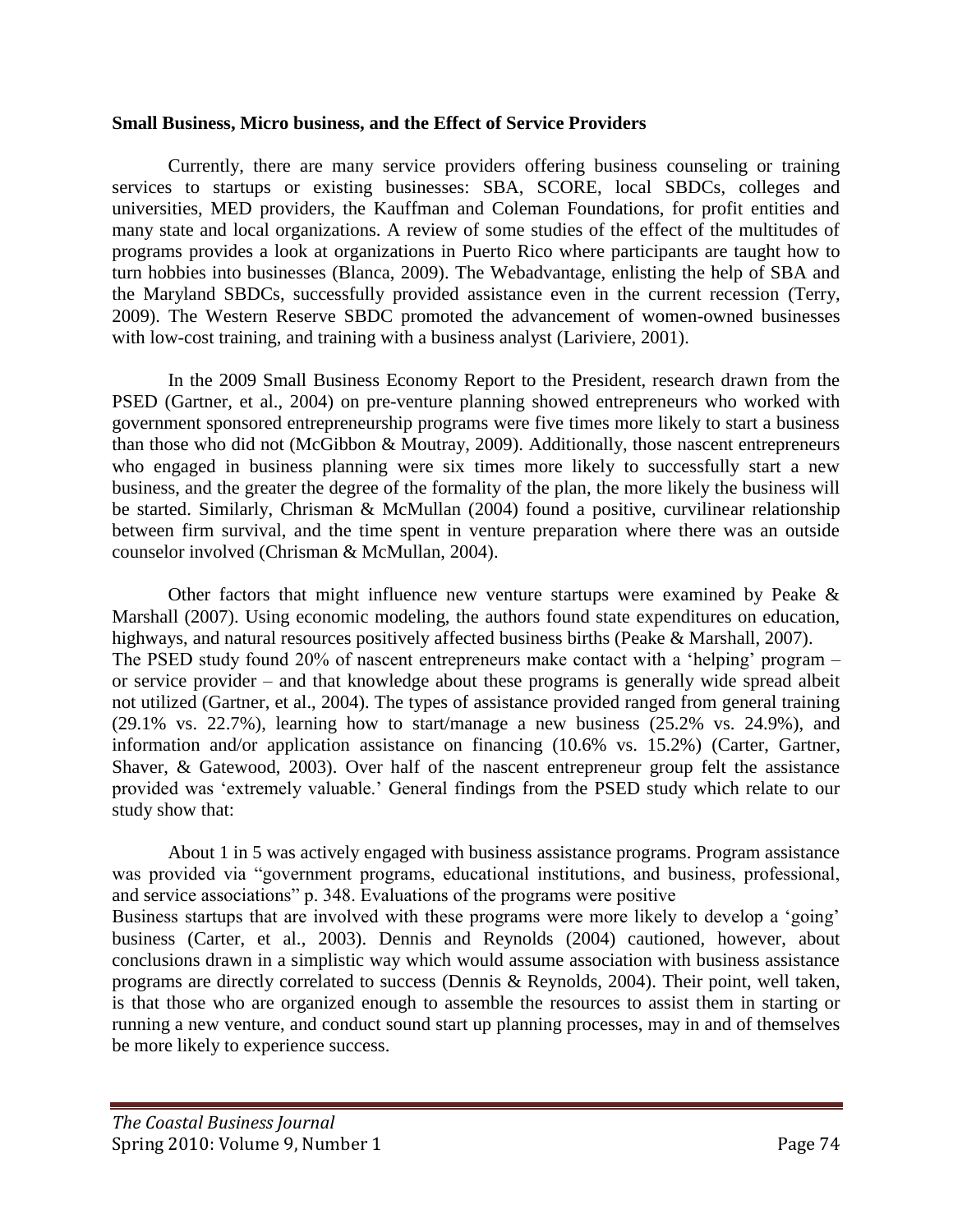The Aspen Institute conducted a survey of 517 microenterprise programs which provided loans, training, and technical assistance. The number of programs for micro enterprises has risen dramatically from 84 in the Microenterprise Program Directory in 1992 to the 517 noted today (AspenInstitute, 2010). Of the 517 programs in service, 37.2% provide service to urban areas, 24.3% to rural areas, and 38.5% to both urban and rural areas. Many of those served are lowincome individuals, or women, or minorities. More than half of the businesses were ongoing. Training and technical assistance services averaged 11 hours per counselee. Some programs charge fees for the services provided (AspenInstitute, 2010). Aspen also tracked microenterprise program changes over a two year period, finding 88% of women's initiatives clients graduated with some of the clients utilizing the skills taught, their confidence levels had been raised during training, business ownership increased, and that some clients had as high as 85% survival rate after two years (Edcomb & Klein, 2005).

The client profile of microenterprise programs breaks down into 42% African-American, 18% Hispanic, and 2% Asian (Nelson, 2005). Seventy-eight percent of clients were women with predominantly a high school education (83%), 58% post-high school, 19% with 4 years of college, and 8% with graduate degrees. Findings of studies conducted by the Aspen Institute show that two years after enrollment in a program, the median household income of participants increased by 87%. Thirty seven percent of participants were still operating a business two years after enrolling in a training program (Nelson, 2005).

Survival rates of microenterprises participating in various programs, studied by the Association for Enterprise Opportunity (AEO) and the Aspen Institute, found that 57-90% survive after four years, higher than the general population of startups studied by SBA (Nelson, 2000). Of those who remained in business after five years, average revenues increased by 27% and profits doubled (Nelson, 2000).

## **RESEARCH METHOD**

In addition to building a profile of micro entrepreneurship in the State of Maryland, this research study examines the utilization of business assistance services by micro business owners in Maryland. The services were those provided by various organizations or government agencies that specialize in business assistance for small businesses. A survey was developed and mailed to a compiled list of 9,184 micro businesses in the State of Maryland (with 0 - 4 employees). A prepaid postage reply envelope was included. A total of 959 usable responses were gathered for a response rate of 10.44%, well within the desired response to a survey mailing (Fowler, 1998, 2002). The survey specifically asked for which service providers were used and for what services as well as other questions related to functions that are core to any small business enterprise**.** The data was entered and analyzed with Excel and SPSS to obtain descriptive and inferential statistics. In addition to frequency distribution, t-tests and chi-square goodness of fit tests were conducted.

## **Research Questions**

In order to determine which service providers, if any, were utilized, a list of the most commonly used service providers was developed based on discussions with more than ten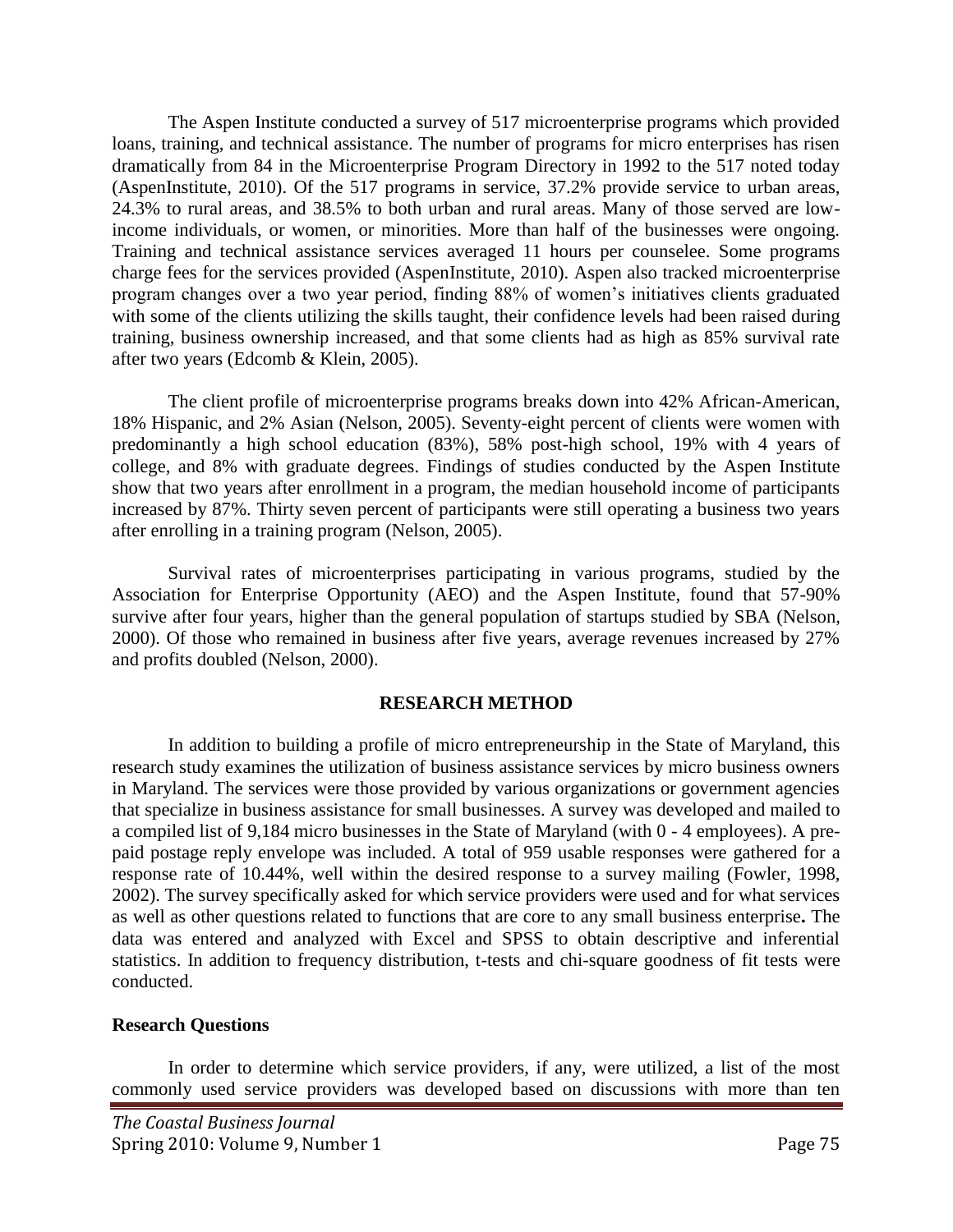practicing entrepreneurs and business assistance counselors from a number of service provider organizations, including SCORE and the MD Microenterprise Council. A list of thirteen organizations was created along with a list of twelve types of services provided. Micro business owners were asked to check all of the providers and services from these providers they have used. Specifically, this study sought to answer the following questions:

- What is the demographic profile of micro entrepreneurs in the State of Maryland?
- What service providers do micro businesses use as they start and run their ventures?
- Which business assistance services do micro businesses use and does the usage vary by gender, ethnicity, sales, education, length of time in operation, and type of business?

## **FINDINGS**

The 966 usable responses yielded a portrait of micro business owners in Maryland.

### **What are the demographics of micro business in Maryland?**

Table 1 presents the demographics of the study participants. The respondents were predominantly male (70%), married (81%), Caucasian (92%), and owned their business (97%). Most had been operating their business for more than ten years (64%), were between 44-62 years of age (63%), had at least a Bachelor's degree (54%) and had sales between \$100,000 - \$500,000 (42%). Interestingly, the majority (72%) was not home-based and this enterprise was their primary means of support (63%). This finding indicates a higher percentage of home-based businesses among microbusinesses in Maryland, or 28% versus Joanne Pratt's findings of 13.3% (Pratt, 1993, 1999). However, this finding supports Dennis Jr.'s (2008) research that found one in four employing businesses operated primarily from home. In addition, of those whose business was home-based, only 8.5% cared for children or the elderly. This number would not tend to support Jurik's findings about work-at-home-moms (Jurik, 1998).

Fascinatingly, this study showed the majority (62%) of micro businesses were organized as a corporation which is contrary to national data. At the national level, 71% of the total of all US businesses are sole proprietorships, while only 25% are corporations (Shah, 2011).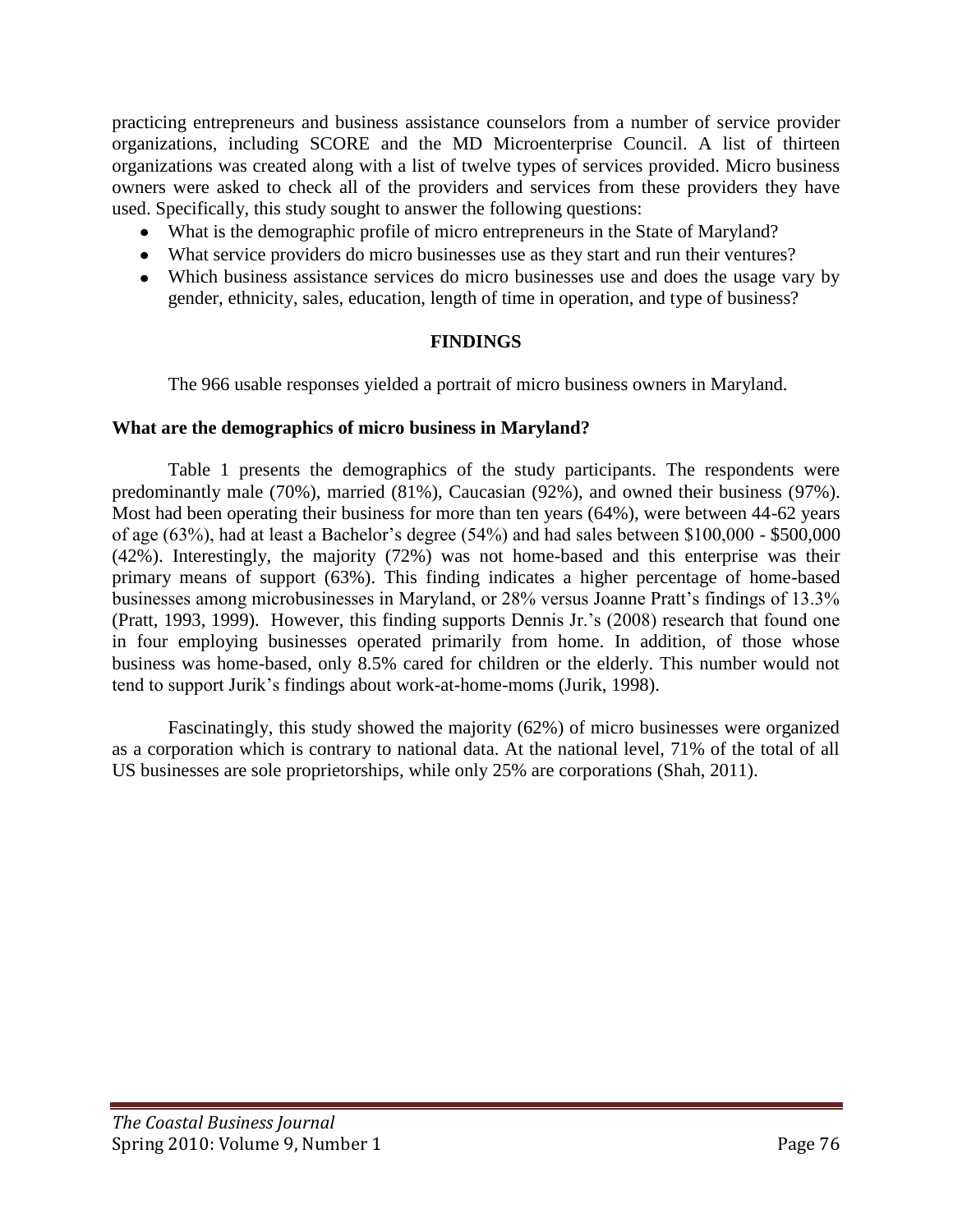| Table 1                   |               |                                    |               |
|---------------------------|---------------|------------------------------------|---------------|
| Demographics              |               |                                    |               |
| Gender                    | $\frac{0}{0}$ | <b>Length of time in Operation</b> | $\frac{0}{0}$ |
| Female                    | 29.6%         | $<1$ yr                            | 0.8%          |
| Male                      | 70.0%         | $1-3$ yrs                          | 8.4%          |
|                           |               | $4-6$ yrs                          | 12.5%         |
| <b>Ethnicity</b>          | $\frac{0}{0}$ | $7-10$ yrs                         | 14.1%         |
| Caucasian                 | 91.1%         | $>10$ yrs                          | 64.0%         |
| Non-Caucasian             | 6.8%          |                                    |               |
| <b>Education</b>          | $\frac{0}{0}$ | <b>Business Classification</b>     | $\frac{0}{0}$ |
| No HS Diploma             | 1.1%          | Professional                       | 29.4%         |
| High School Diploma       | 17.3%         | Construction                       | 10.7%         |
| Some College              | 21.2%         | Manufacturing                      | 3.8%          |
| 2 yr CC                   | 5.9%          | Distributor/Wholesale              | 2.8%          |
| 4 yr Degree               | 29.8%         | Retail                             | 20.3%         |
| <b>Graduate Degree</b>    | 23.9%         | Finance, Ins, Real estate          | 13.4%         |
|                           |               | Other for profit                   | 1.3%          |
| <b>Marital Status</b>     | $\frac{0}{0}$ | Other                              | 12.5%         |
| Married                   | 81.0%         |                                    |               |
| Single, Divorced          | 10.0%         |                                    |               |
| Single, Never Married     | 5.0%          | <b>Family Owned</b>                | $\frac{0}{0}$ |
| Widowed                   | 3.0%          | Yes                                | 61.0%         |
|                           |               | N <sub>o</sub>                     | 39.0%         |
| Age                       | $\frac{0}{0}$ |                                    |               |
| $<$ 28                    | 1.0%          | <b>Annual Sales</b>                | $\frac{0}{0}$ |
| 29-43                     | 14.0%         | $<$ 10 $K$                         | 4.9%          |
| 44-62                     | 63.0%         | $10-25K$                           | 2.9%          |
| >63                       | 21.0%         | 25-50K                             | 6.6%          |
|                           |               | 50-100K                            | 12.4%         |
| <b>Homebased Business</b> | $\frac{0}{0}$ | 100-500K                           | 41.9%         |
| Yes                       | 28.0%         | 500-1,000K                         | 11.2%         |
| N <sub>0</sub>            | 72.0%         | >1,000K                            | 15.2%         |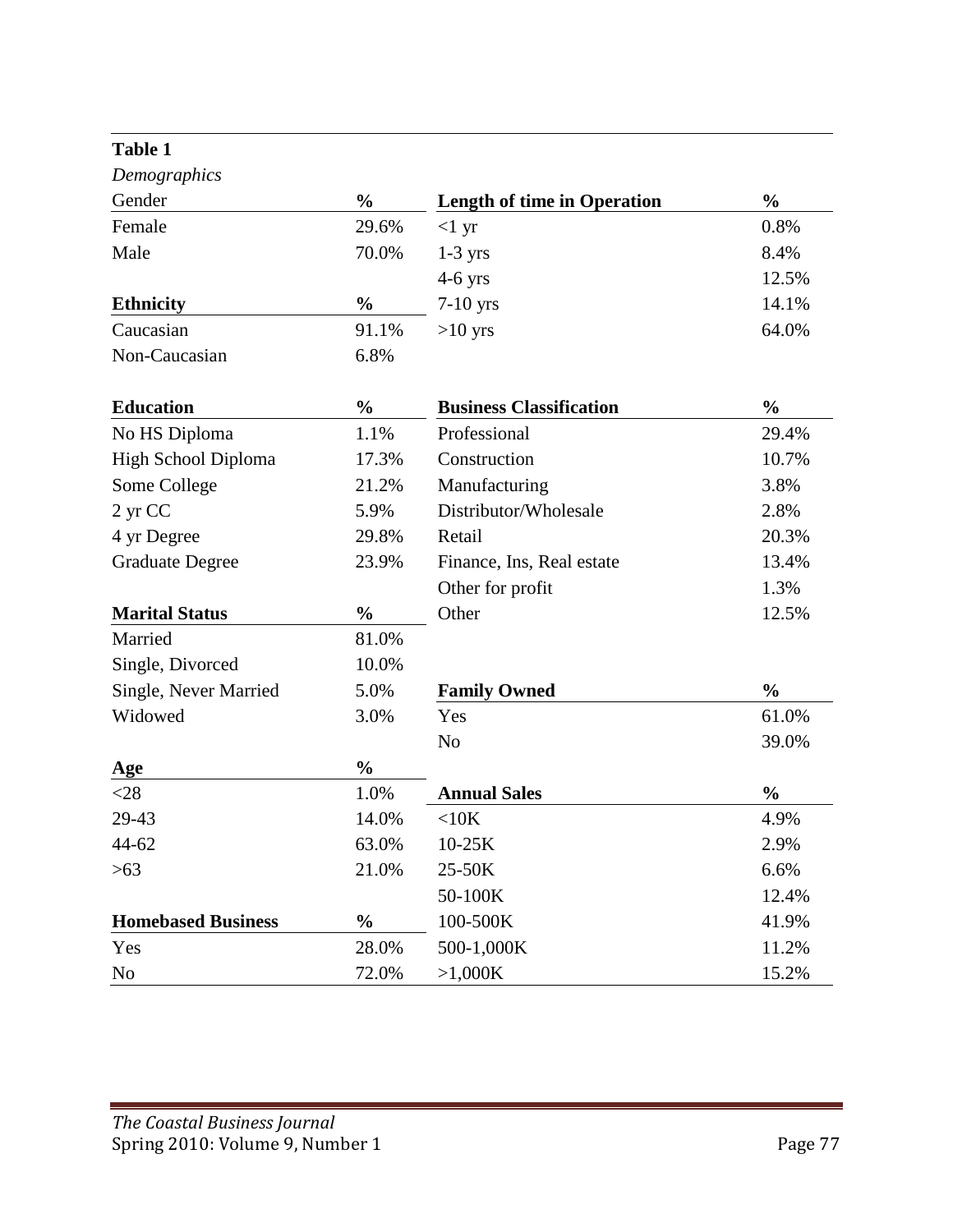### **What service providers do the micro businesses utilize?**

Over one fourth of the respondents sought the services of their local Chamber of Conference (COC) followed by assistance from institutions of higher education (17.3%) and the SBDC (13.3%). Interestingly, Women and Minority Business centers were only used by 2.5% of the respondents and a dismal .6% utilized the assistance of a business incubator (see Table 2).

| <b>Table 2</b>                   |        |
|----------------------------------|--------|
| <b>Service Providers Used</b>    |        |
| <b>Provider</b>                  | Total  |
| <b>SBDC</b>                      | 13.30% |
| <b>Chamber of Commerce</b>       | 26.10% |
| <b>College Training</b>          | 17.30% |
| Local Economic Development       | 7.00%  |
| <b>Minority Business Center</b>  | 2.30%  |
| <b>Women Business Center</b>     | 2.50%  |
| <b>Procurement Tech Asst Ctr</b> | 0.70%  |
| <b>SBA</b>                       | 9.70%  |
| Dept of Agriculture              | 2.00%  |
| Conferences                      | 10.80% |
| <b>SCORE</b>                     | 2.90%  |
| Certificate programs             | 5.90%  |
| <b>Business incubator</b>        | 0.60%  |
| Other                            | 9.60%  |

### **Does the usage of service providers vary by gender of the owner, education of the owner, or ethnicity of the owner?**

The top three service providers used by female micro business owners were the COC, SBDC, and support from local colleges. Males most frequently utilized the COC, Colleges and the SBDC. Even though both genders used the SDBC, there were significant statistical differences by gender as twice the females utilized the SBDC (see Table 3).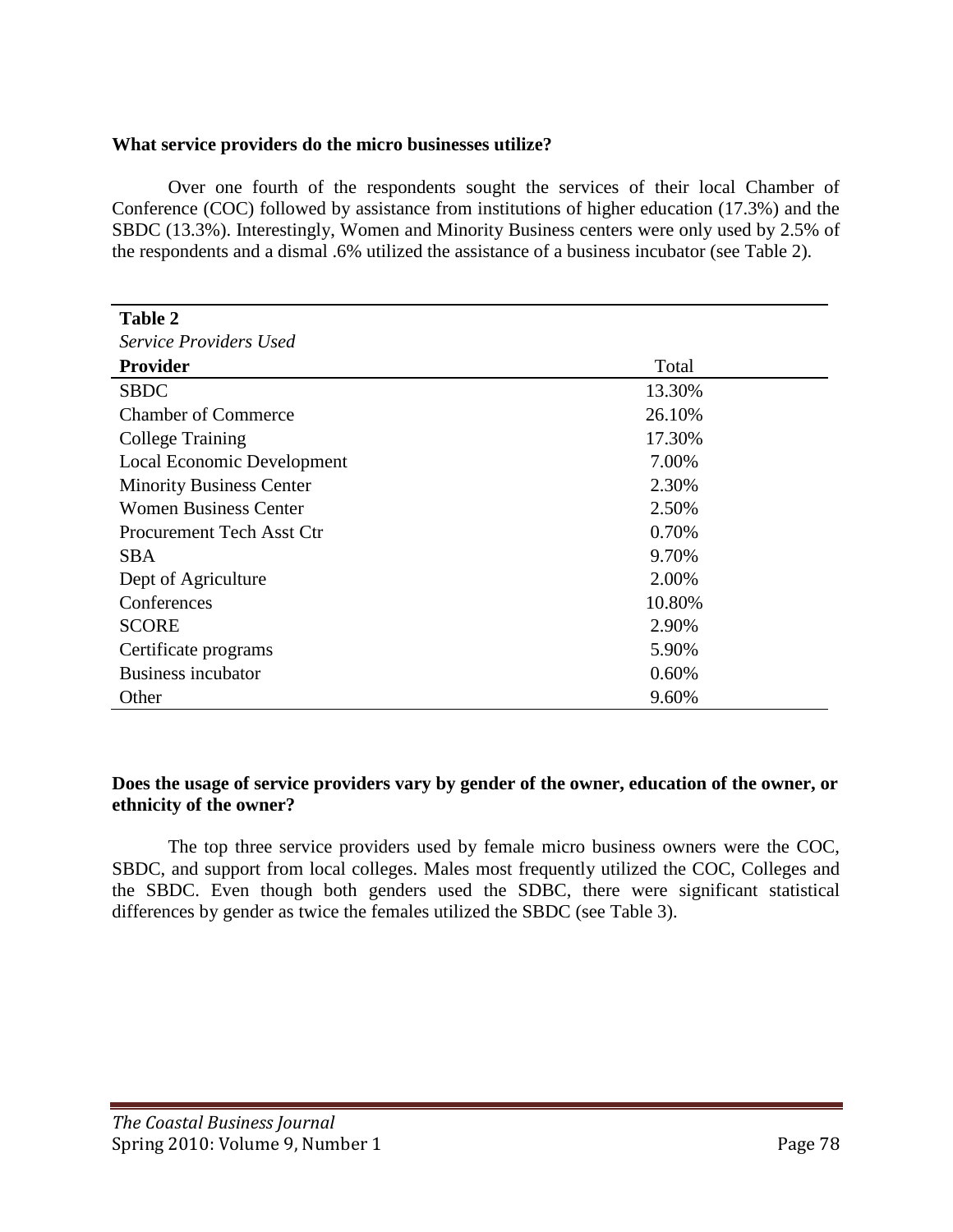| Table 3                                       |               |             |            |
|-----------------------------------------------|---------------|-------------|------------|
| Service Providers Used by Gender              |               |             |            |
| <b>Provider</b>                               | <b>Female</b> | <b>Male</b> | <b>Sig</b> |
| <b>SBDC</b>                                   | 20.6%         | 9.9%        | $***$      |
| <b>Chamber of Commerce</b>                    | 28.3%         | 25.1%       |            |
| <b>College Training</b>                       | 18.2%         | 17.0%       |            |
| Local Economic Development                    | 9.1%          | 6.1%        |            |
| <b>Minority Business Center</b>               | 4.5%          | 1.3%        | $**$       |
| <b>Women Business Center</b>                  | 7.3%          | 0.4%        | ***        |
| <b>Procurement Tech Asst Ctr</b>              | 0.7%          | 0.7%        |            |
| SBA                                           | 13.6%         | 8.1%        | $**$       |
| Dept of Agriculture                           | 2.8%          | 1.6%        |            |
| Conferences                                   | 13.3%         | 9.8%        |            |
| <b>SCORE</b>                                  | 5.2%          | 1.8%        | $**$       |
| Certificate programs                          | 7.7%          | 5.2%        |            |
| <b>Business incubator</b>                     | 0.3%          | 0.7%        |            |
| Other                                         | 11.2%         | 9.0%        |            |
| ** = $p.01$ ,<br>*** = $p.001$<br>$* = p.05,$ |               |             |            |

Regarding ethnicity, the top three providers used by Caucasians were COC at 27.2%, colleges (17.5%) and the SBDC (12.4%). Non-Caucasians however, utilized SBDC and the SBA at 21.2% and colleges at 16.7%. It is interesting to note less than 11% of non-Caucasians went to Minority Business Centers for assistance (see Table 4).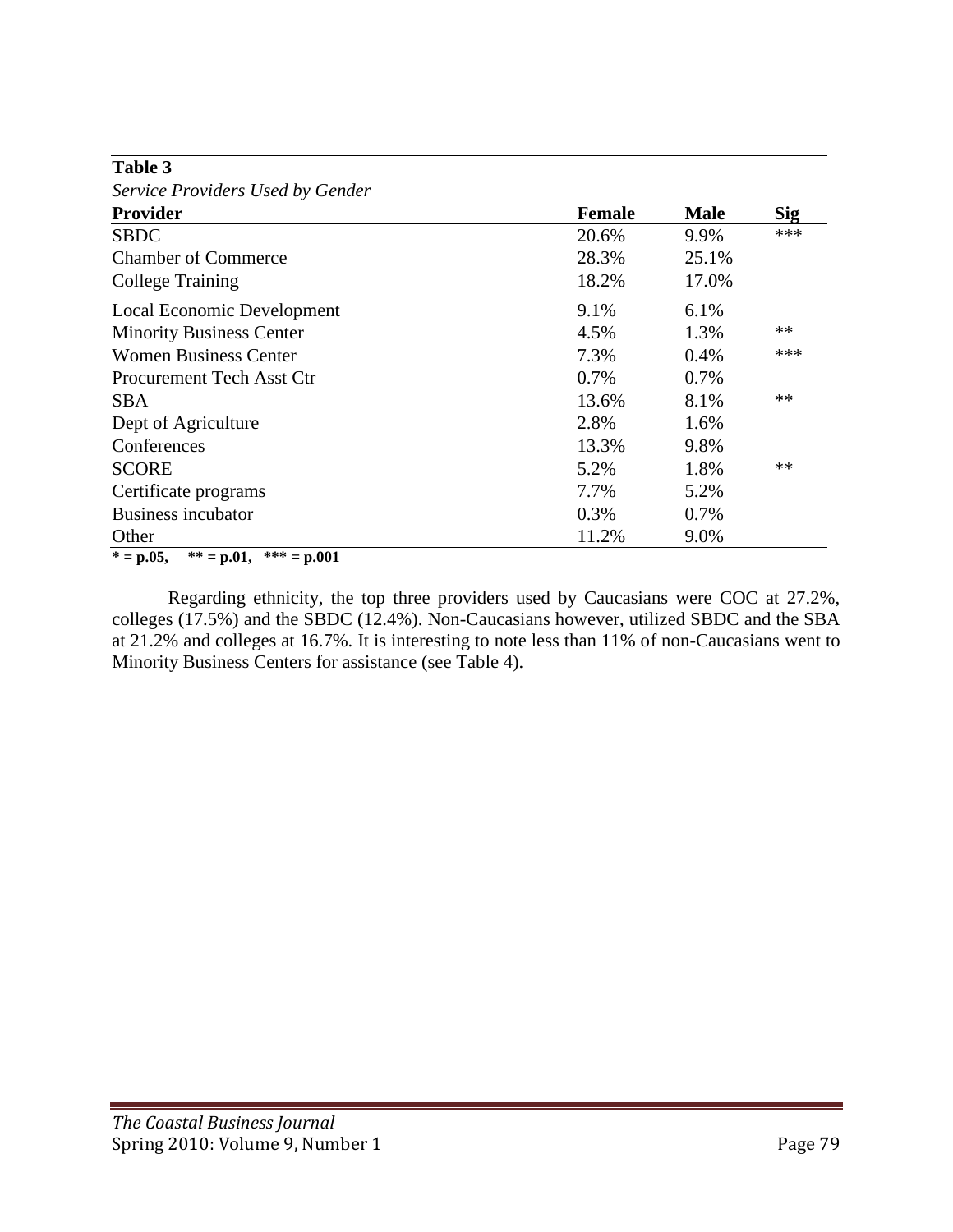| Service providers by Ethnicity   |       |                          |            |
|----------------------------------|-------|--------------------------|------------|
| Provider                         |       | Caucasian% Non-Caucasian | <b>Sig</b> |
| <b>SBDC</b>                      | 12.4% | 21.2%                    | $\ast$     |
| <b>Chamber of Commerce</b>       | 27.2% | 15.2%                    | $\ast$     |
| <b>College Training</b>          | 17.5% | 16.7%                    |            |
| Local Economic Development       | 6.6%  | 12.1%                    |            |
| <b>Minority Business Center</b>  | 1.7%  | 10.6%                    | ***        |
| <b>Women Business Center</b>     | 2.7%  | $0.0\%$                  |            |
| <b>Procurement Tech Asst Ctr</b> | 0.7%  | 1.5%                     |            |
| SBA                              | 9.0%  | 21.2%                    | ***        |
| Dept of Agriculture              | 2.2%  | $0.0\%$                  |            |
| Conferences                      | 10.5% | 12.1%                    |            |
| <b>SCORE</b>                     | 2.8%  | 1.5%                     |            |
| Certificate programs             | 5.9%  | 6.1%                     |            |
| <b>Business incubator</b>        | 0.7%  | 0.0%                     |            |
| Other                            | 9.9%  | 9.1%                     |            |

**Table 4**

**\* = p.05, \*\* = p.01, \*\*\* = p.001** 

The largest percentage found in this study concerned micro business owners without a high school diploma. Nearly 55% of these respondents used the local economic development authorities, while less than 10% of owners with more education used them. Conversely, owners with at least a high school diploma up to and including a graduate degree relied on the services of the Chamber of Commerce. However, none of these exceeded 30% (see Table 5). It appears if an owner had at least a two-year community college degree, they were more inclined to utilize the services offered by the local institutions of higher education.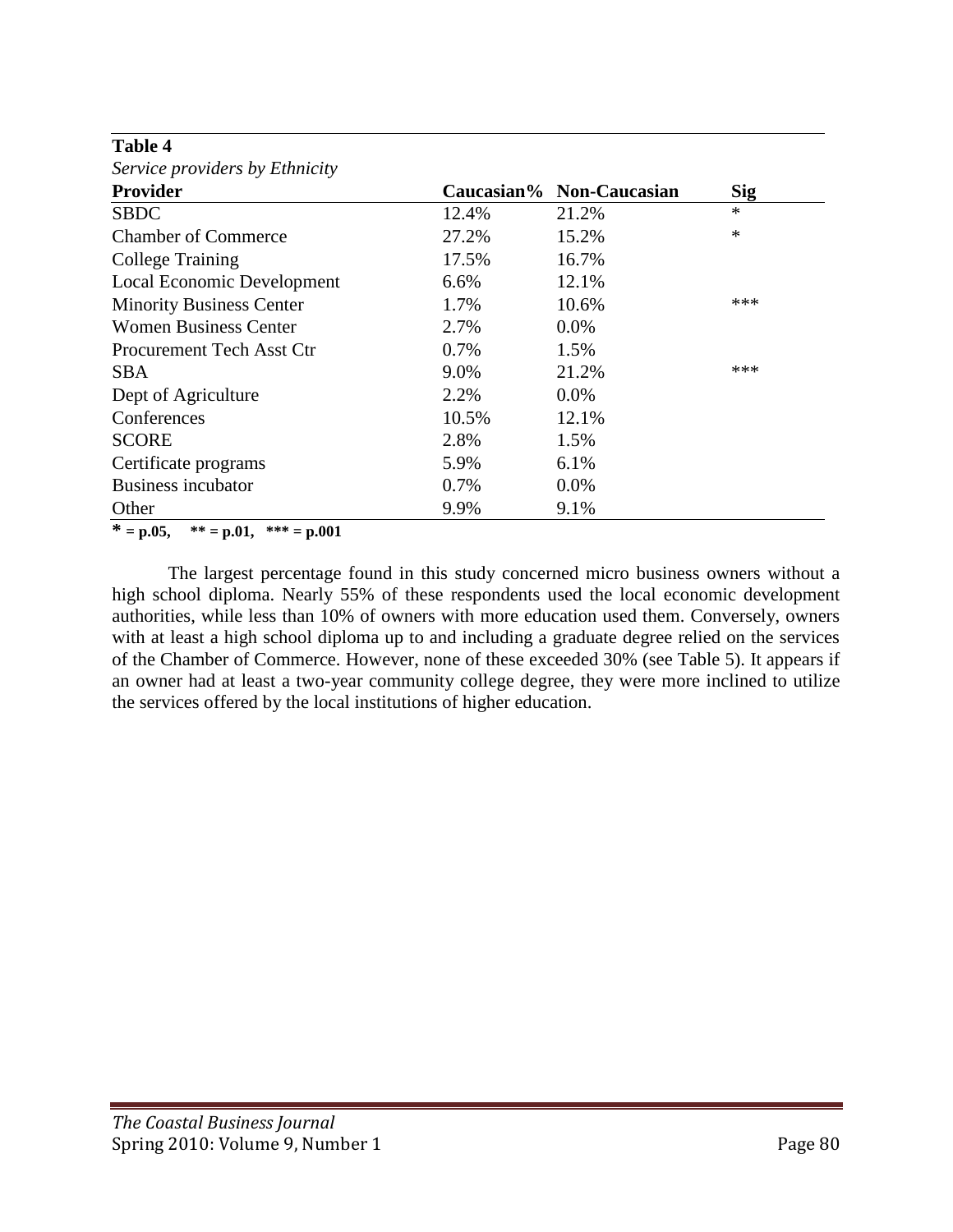#### **Table 5**

*Providers used by Education*

| <i>i roviacis</i> used <i>o y Laucanon</i> |         |                   |                  |                      |          |                 |            |
|--------------------------------------------|---------|-------------------|------------------|----------------------|----------|-----------------|------------|
| Provider                                   | No HS   | <b>HS Diploma</b> | <b>Some Coll</b> | $2 \,\mathrm{yr}$ CC | 4 yr Deg | <b>Grad Deg</b> | <b>Sig</b> |
| <b>SBDC</b>                                | 9.1%    | 12.0%             | 15.6%            | 12.3%                | 14.9%    | 10.0%           |            |
| <b>Chamber of Commerce</b>                 | 9.1%    | 18.6%             | 24.9%            | 26.3%                | 29.5%    | 29.4%           |            |
| College Training                           | 9.1%    | 3.6%              | 12.2%            | 24.6%                | 23.6%    | 22.9%           | $***$      |
| Local Economic Development                 | 54.5%   | $0.0\%$           | 9.8%             | 8.8%                 | 7.3%     | 6.5%            | $***$      |
| <b>Minority Business Center</b>            | $0.0\%$ | 2.4%              | 3.9%             | $0.0\%$              | 2.4%     | 1.3%            |            |
| <b>Women Business Center</b>               | $0.0\%$ | 1.2%              | 4.4%             | $0.0\%$              | 2.8%     | 2.2%            |            |
| Procurement Tech Asst Ctr                  | $0.0\%$ | $0.6\%$           | 1.0%             | $0.0\%$              | 1.4%     | $0.0\%$         |            |
| <b>SBA</b>                                 | $0.0\%$ | 10.2%             | 12.2%            | 10.5%                | 9.4%     | 8.2%            |            |
| Dept of Agriculture                        | $0.0\%$ | 1.8%              | 2.4%             | 1.8%                 | 1.4%     | 2.6%            |            |
| Conferences                                | $0.0\%$ | 4.8%              | 9.3%             | 7.0%                 | 12.8%    | 15.6%           | $***$      |
| <b>SCORE</b>                               | $0.0\%$ | 2.4%              | 2.9%             | 3.5%                 | 3.1%     | 2.6%            |            |
| Certificate programs                       | $0.0\%$ | 7.2%              | 4.9%             | 7.0%                 | 5.2%     | 6.9%            |            |
| Business incubator                         | $0.0\%$ | 1.2%              | $0.0\%$          | 1.8%                 | 0.3%     | 0.9%            |            |
| Other                                      | 9.1%    | 8.4%              | 10.7%            | 10.5%                | 11.5%    | 7.4%            |            |

 $* = p.05$ ,  $* = p.01$ ,  $* = p.001$ 

## **The type of business, the number of years the business has been in operation, or the sales volume of the business:**

The COC was used the most (between 23% - 31%) regardless of the length of time the business was in operation. Less than 13% of new business used the services of the minority business service assistance provider. Incredibly, less than 3% of firms in operation longer than one year enlisted minority business support. It was interesting to note that no firms in operation less than 4 years used the services of SCORE; while just over 3% of others took advantage of this valuable resource (see Table 6).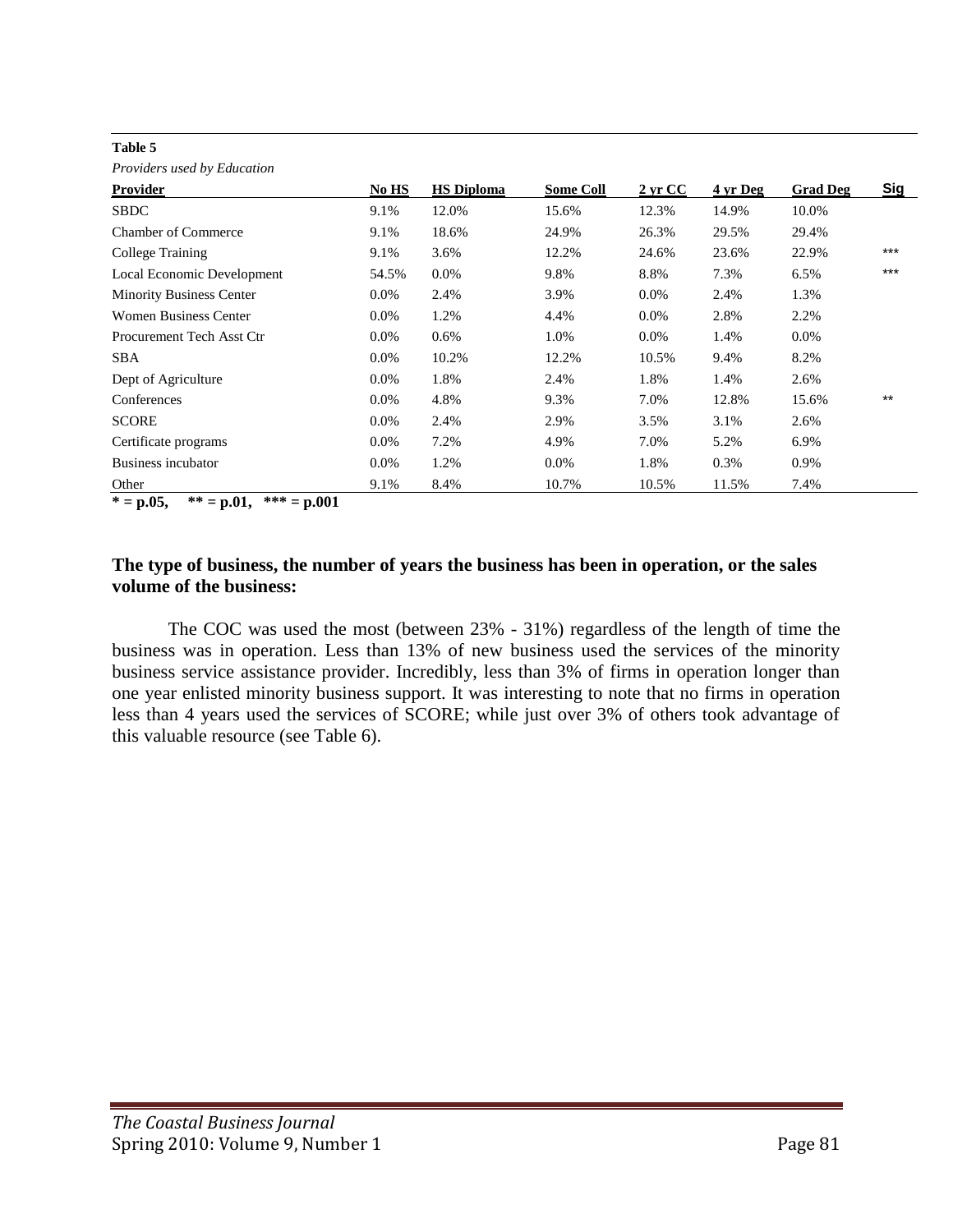| Providers Used by Years in Operation |          |           |           |            |           |            |
|--------------------------------------|----------|-----------|-----------|------------|-----------|------------|
| <b>Provider</b>                      | $<$ 1 yr | $1-3$ yrs | $4-6$ yrs | $7-10$ yrs | $>10$ yrs | <b>Sig</b> |
| <b>SBDC</b>                          | 12.5%    | 22.2%     | 24.8%     | 14.7%      | 9.2%      | ***        |
| <b>Chamber of Commerce</b>           | 25.0%    | 30.9%     | 23.1%     | 30.1%      | 25.2%     |            |
| <b>College Training</b>              | $0.0\%$  | 9.9%      | 8.3%      | 19.1%      | 19.9%     | $***$      |
| Local Economic Development           | 12.5%    | 14.8%     | 9.1%      | 9.6%       | 5.0%      | $**$       |
| Minority business Center             | 12.5%    | $0.0\%$   | 1.7%      | 2.9%       | 2.4%      |            |
| <b>Women Business Center</b>         | $0.0\%$  | 1.2%      | 0.8%      | 4.4%       | 2.6%      |            |
| <b>Procurement Tech Asst Ctr</b>     | $0.0\%$  | 1.2%      | $0.0\%$   | $0.0\%$    | 1.0%      |            |
| <b>SBA</b>                           | 25.0%    | 11.1%     | 15.7%     | 10.3%      | 8.1%      |            |
| Dept of Agriculture                  | $0.0\%$  | 1.2%      | 2.5%      | 0.7%       | 2.3%      |            |
| Conferences                          | 12.5%    | 7.4%      | 6.6%      | 10.3%      | 12.1%     |            |
| <b>SCORE</b>                         | $0.0\%$  | $0.0\%$   | 3.3%      | 3.7%       | 3.1%      |            |
| Certificate programs                 | 25.0%    | 7.4%      | 4.1%      | 4.4%       | 6.1%      |            |
| Business incubator                   | $0.0\%$  | 1.2%      | 0.8%      | 0.7%       | 0.5%      |            |
| Other                                | 12.5%    | 13.6%     | 10.7%     | 5.9%       | 9.7%      |            |

Table 6

 $* = p.05$ ,  $* = p.01$ ,  $* * = p.001$ 

| Table 7                                   |       |         |              |          |         |               |          |          |         |            |
|-------------------------------------------|-------|---------|--------------|----------|---------|---------------|----------|----------|---------|------------|
| Providers by Business Type                |       |         |              |          |         |               |          |          |         |            |
| Provider                                  | Prof  | Const   | <b>Manuf</b> | Distr/Wh | Retail  | <b>Transp</b> | Fin, Ins | Oth/prof | Other   | <b>Sig</b> |
| <b>SBDC</b>                               | 8.5%  | 9.7%    | 16.2%        | 11.1%    | 23.5%   | 21.4%         | 3.1%     | 7.7%     | 19.8%   | ***        |
| <b>Chamber of Commerce</b>                | 23.2% | 19.4%   | 21.6%        | 7.4%     | 26.0%   | 21.4%         | 45.7%    | 30.8%    | 26.4%   | ***        |
| College                                   | 19.4% | 15.5%   | 5.4%         | 14.8%    | 12.8%   | 14.3%         | 27.9%    | 15.4%    | 16.5%   | *          |
| Local Economic Development                | 3.2%  | 2.9%    | 2.7%         | 7.4%     | 12.8%   | $0.0\%$       | 10.9%    | 7.7%     | 8.3%    | ***        |
| <b>Minority Business Center</b>           | 1.8%  | 2.9%    | $0.0\%$      | $0.0\%$  | 2.0%    | 7.1%          | 0.0%     | 0.0%     | 5.0%    |            |
| <b>Women Business Center</b>              | 2.5%  | 1.9%    | 0.0%         | 3.7%     | 3.6%    | 7.1%          | $0.0\%$  | 7.7%     | 3.3%    |            |
| Procurement Tech Asst Ctr                 | 1.4%  | $0.0\%$ | 0.0%         | 0.0%     | $0.5\%$ | 0.0%          | 0.0%     | 7.7%     | 0.8%    |            |
| <b>SBA</b>                                | 7.4%  | 8.7%    | 2.7%         | 3.7%     | 16.3%   | 7.1%          | 4.7%     | 7.7%     | 11.6%   | $***$      |
| Dept of Agriculture                       | 1.4%  | 2.9%    | $0.0\%$      | $0.0\%$  | $0.5\%$ | $0.0\%$       | 0.0%     | 7.7%     | 5.8%    | $***$      |
| Conferences                               | 13.7% | 4.9%    | $0.0\%$      | $0.0\%$  | 9.2%    | 7.1%          | 12.4%    | 15.4%    | 14.9%   | ∗          |
| <b>SCORE</b>                              | 2.5%  | $0.0\%$ | $0.0\%$      | 7.4%     | 4.1%    | 0.0%          | 3.9%     | 0.0%     | 2.5%    |            |
| Certificate programs                      | 5.3%  | 6.8%    | 2.7%         | $0.0\%$  | 4.6%    | $0.0\%$       | 7.8%     | 0.0%     | 7.4%    |            |
| Business incubator                        | 0.7%  | 1.0%    | 2.7%         | $0.0\%$  | 0.5%    | $0.0\%$       | $0.0\%$  | $0.0\%$  | $0.0\%$ |            |
| Other                                     | 8.8%  | 5.8%    | 10.8%        | 14.8%    | 8.2%    | 7.1%          | 13.2%    | 7.7%     | 10.7%   |            |
| $* - n05$<br>$** - n$ 01<br>$*** - n$ 001 |       |         |              |          |         |               |          |          |         |            |

**\* = p.05, \*\* = p.01, \*\*\* = p.001** 

Regardless of the type of business, the COC was generally used the most. Nearly half (46%) of the financial, insurance and real estate firms used the services of the Chamber. It is interesting to note while many of the service providers are used in very small percentages, there are a number of services where no firm utilized their services (see Table 7).

The COC was used primarily by small sales volume firms and by those with large sales volumes with 92.1% of those indicating sales of more than 100K. Firms in the \$25,000 to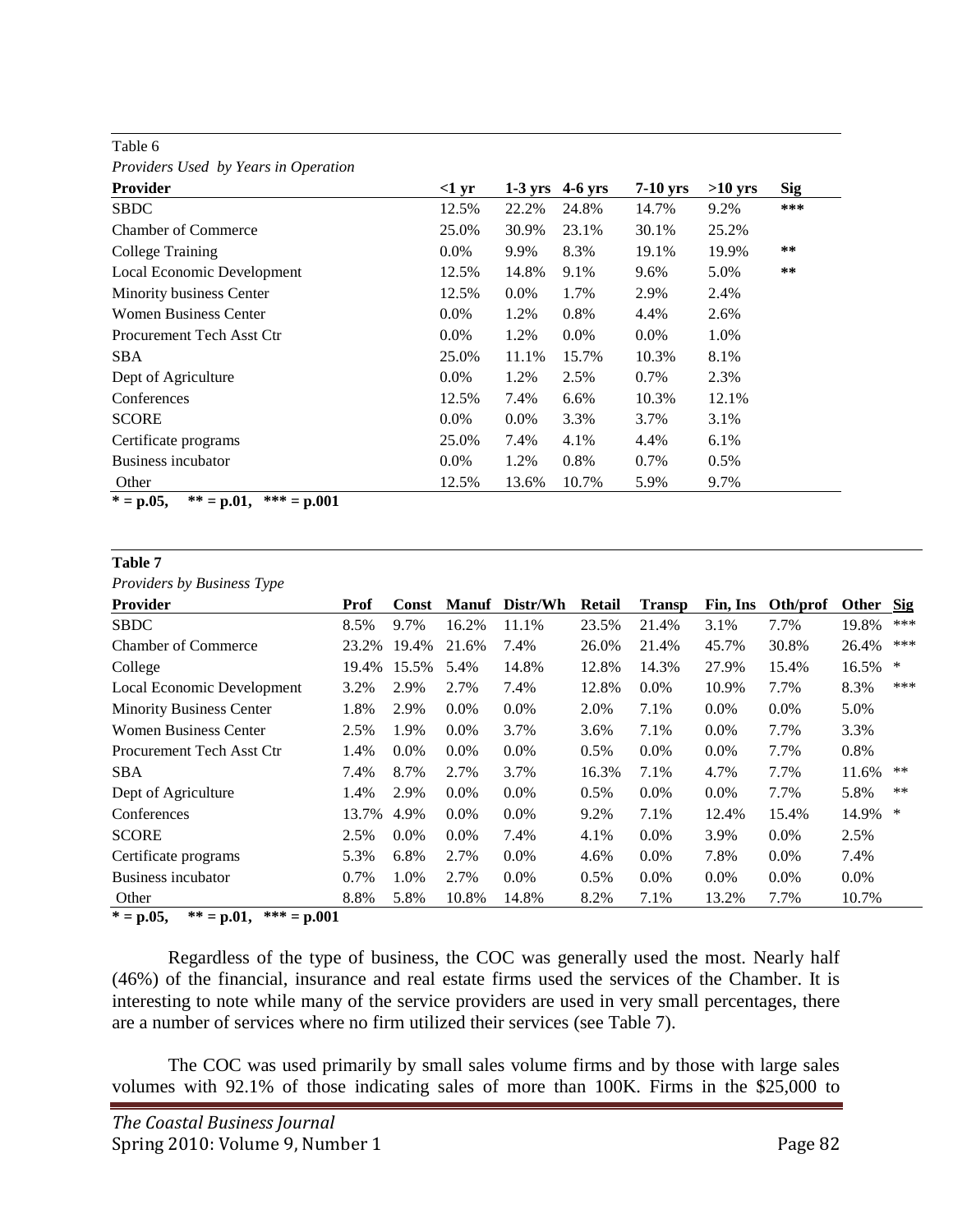\$50,000 range utilized the services of the SBDC and Conferences. Less than 2% of the smallest firms, and less than 1% of all others, used a business incubator (see Table 8).

| Providers by Annual Sales       |         |         |         |                                     |           |             |                 |       |
|---------------------------------|---------|---------|---------|-------------------------------------|-----------|-------------|-----------------|-------|
| <b>Provider</b>                 |         |         |         | $<$ \$10K% 10-25K% 25-50K% 50-100K% | 100-500K% | 500-1,000K% | $>1,000K\%$ Sig |       |
| <b>SBDC</b>                     | 12.8%   | 14.3%   | 12.5%   | 20.0%                               | 10.9%     | 15.7%       | 12.9%           |       |
| <b>Chamber of Commerce</b>      | 27.7%   | 25.0%   | 10.9%   | 18.3%                               | 27.7%     | 32.4%       | 32.0%           | $***$ |
| College Training                | 19.1%   | 3.6%    | 10.9%   | 23.3%                               | 15.3%     | 18.5%       | 21.8%           |       |
| Local Economic Development      | $0.0\%$ | 3.6%    | 4.7%    | 11.7%                               | 5.9%      | 8.3%        | 7.5%            |       |
| <b>Minority Business Center</b> | 2.1%    | 3.6%    | 3.1%    | 3.3%                                | 1.7%      | 2.8%        | 2.0%            |       |
| <b>Women Business Center</b>    | 2.1%    | $0.0\%$ | 3.1%    | 3.3%                                | 2.7%      | 2.8%        | 0.7%            |       |
| Procurement Tech Asst Ctr       | $0.0\%$ | $0.0\%$ | $0.0\%$ | 0.8%                                | 0.7%      | 1.9%        | 0.7%            |       |
| <b>SBA</b>                      | 6.4%    | 14.3%   | 4.7%    | 13.3%                               | 10.1%     | 12.0%       | 6.8%            |       |
| Dept of Agriculture             | 2.1%    | $0.0\%$ | 4.7%    | 1.7%                                | 2.0%      | $0.0\%$     | 2.7%            |       |
| Conferences                     | 10.6%   | 10.7%   | 12.5%   | 11.7%                               | 8.6%      | 15.7%       | 10.9%           |       |
| <b>SCORE</b>                    | 4.3%    | $0.0\%$ | $0.0\%$ | 3.3%                                | 3.7%      | 0.9%        | 2.7%            |       |
| Certificate programs            | 4.3%    | 3.6%    | 6.3%    | 7.5%                                | 4.9%      | 8.3%        | 6.1%            |       |
| Business incubator              | 2.1%    | $0.0\%$ | $0.0\%$ | $0.0\%$                             | 0.7%      | $0.0\%$     | $0.7\%$         |       |
| Other                           | 23.4%   | 7.1%    | 6.3%    | 11.7%                               | 8.1%      | 7.4%        | 12.2%           | ∗     |

 $* = p.05$ ,  $* = p.01$ ,  $* = p.001$ 

This study supports earlier findings that home based businesses tend to need less startup capital than those who might start up renting office space. Nearly 66% of respondents borrowed no funds to start their business and only 6.6% borrowed more than 35K (see Table 9).

#### **Table 9**

**Table 8**

*Home based Businesses with Borrowed Startup Capital*

| <b>Amount Borrowed</b> | <35K   | >35K  | <b>Did Not Borrow</b> |
|------------------------|--------|-------|-----------------------|
| Home based Businesses  | 25.30% | 6.60% | 65.90%                |

#### **DISCUSSION AND IMPLICATIONS**

Research has shown that startups remain in business longer if they utilize business assistance services such as business planning (Chrisman & McMullan, 2004; Katz & Green, 2007). However, more research needs to be done regarding the short- and long-term effects of business assistance services on small businesses, and particularly on micro businesses which constitute such a high percentage of businesses in the US. In this study, micro businesses turned largely to their local COCs for assistance which is not surprising as the COC is an excellent source of networking opportunities. Relative to the literature regarding the influence of service providers on success, this study found 92.1% of those who used COC had sales of more than 100K. The SBDC was in second place in terms of utilization and of those who used SBDC, 39.5% had sales of greater than 100K. And, in third place for usage, were institutions of higher education. The traditional services we think of that provide startup or maintenance services for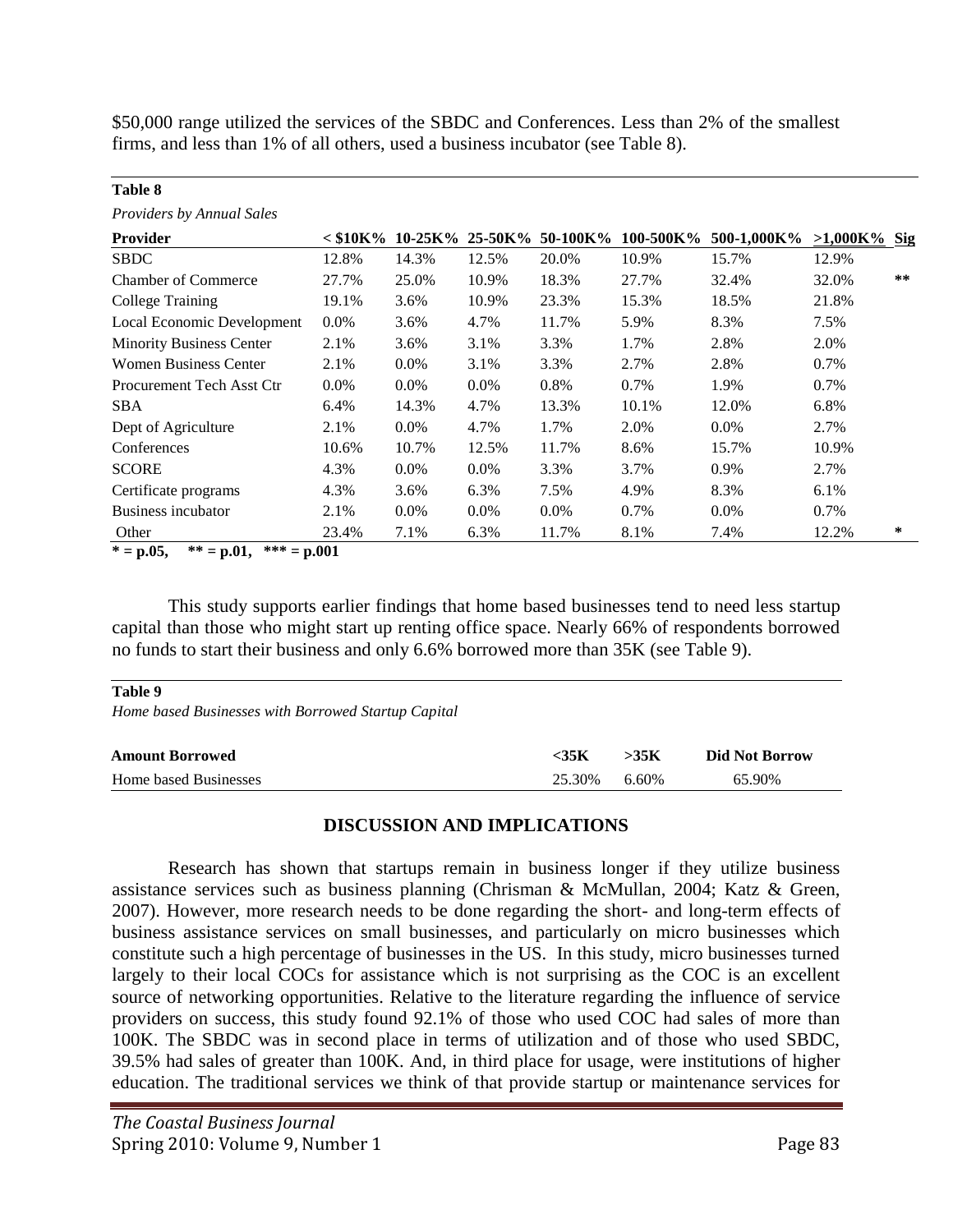small businesses, such as SCORE, offering counseling services since 1964 (SCORE, 2010), or minority business service centers, were not utilized in any significant way.

This study shows even the most used services are only used by roughly one- third of the businesses. This is an interesting finding; the low level of usage of so many of these service providers. Why are they not being used more? Is it because they are underfunded and are unable to accommodate the demand? Or, are their services out of date, and not adapted to the needs of today's entrepreneur? Are entrepreneurs unaware of their existence due to lack of advertising? Is there significant duplication across service providers, watering down utilization of any one service or are the services being offered just not needed? Curiously, the usage of targeted resources, those for minorities or women-owned businesses, was exceedingly low. Barely 7% of female micro entrepreneurs sought the assistance from agencies specializing in helping women's business. Similarly, only 11% of non-Caucasians tried to enlist the aid of minority business agencies.

For 15% of new businesses, those in operation less than three years, the local economic development offices were a source of assistance. But, for those in operation longer than three years, services offered by institutions of higher education were more often utilized. Perhaps this is due to 'growing pains,' as the new entrepreneur realizes that expanded or greater degrees of skill is necessary as the start up cycle is passed and the next phases of the enterprise emerge.

Anecdotal evidence indicates SCORE's transition from the "Service Corps of *Retired* Executives" to a new mix of counselors drawn from active, working adults as well as highly experienced retired professionals may positively impact the level of usage. Additionally, there has been a noticeable lack of ethnic diversity among SCORE counselors which may cause a reticence by women and minorities to use the services (Mattare, 2009).

Business assistance programs have, in addition, not done a good job at evaluating the effect of their services on clients although there are a few studies that looked at effectiveness in one way or another. Solomon, et al (2005) looked at the effectiveness of information provided by SCORE via email counseling and found that counseling for new business startups was perceived as more effective and that, overall, email counseling was perceived at a rating of 2.3 in effectiveness on an overall scale of 1 to 5 with 1 as highly effective (Solomon, Fernald, Dennis Jr., & Tarabishy, 2005). This study, however, was focused on differences of perception of usefulness of counseling for new business startups vs. existing businesses. Another study looked at whether the volunteer status of SCORE counselors impacted the paid employees of SBA (Brudney & Gazley, 2002). But, this study was not focused on the impact of services on clients. Some studies have been conducted that evaluated the effectiveness of Small Business Institute's (SBI) marketing consulting, or looked at the employment impacts of regional small business assistance, or evaluated a state's SBDC program (Chrisman, Nelson, Hoy, & Robinson, 1985; Felsenstein, Fleischer, & Sidi, 1999; Weinstein, Nicholls, & Seaton, 1992). However, none of these studies are current nor did they explore the impact of services provided.

In this study, most importantly, very small businesses, or micro businesses, are not adequately utilizing the array of public sector, such as SBDC, SCORE, or minority business assistance programs, or private business assistance service providers. There are also important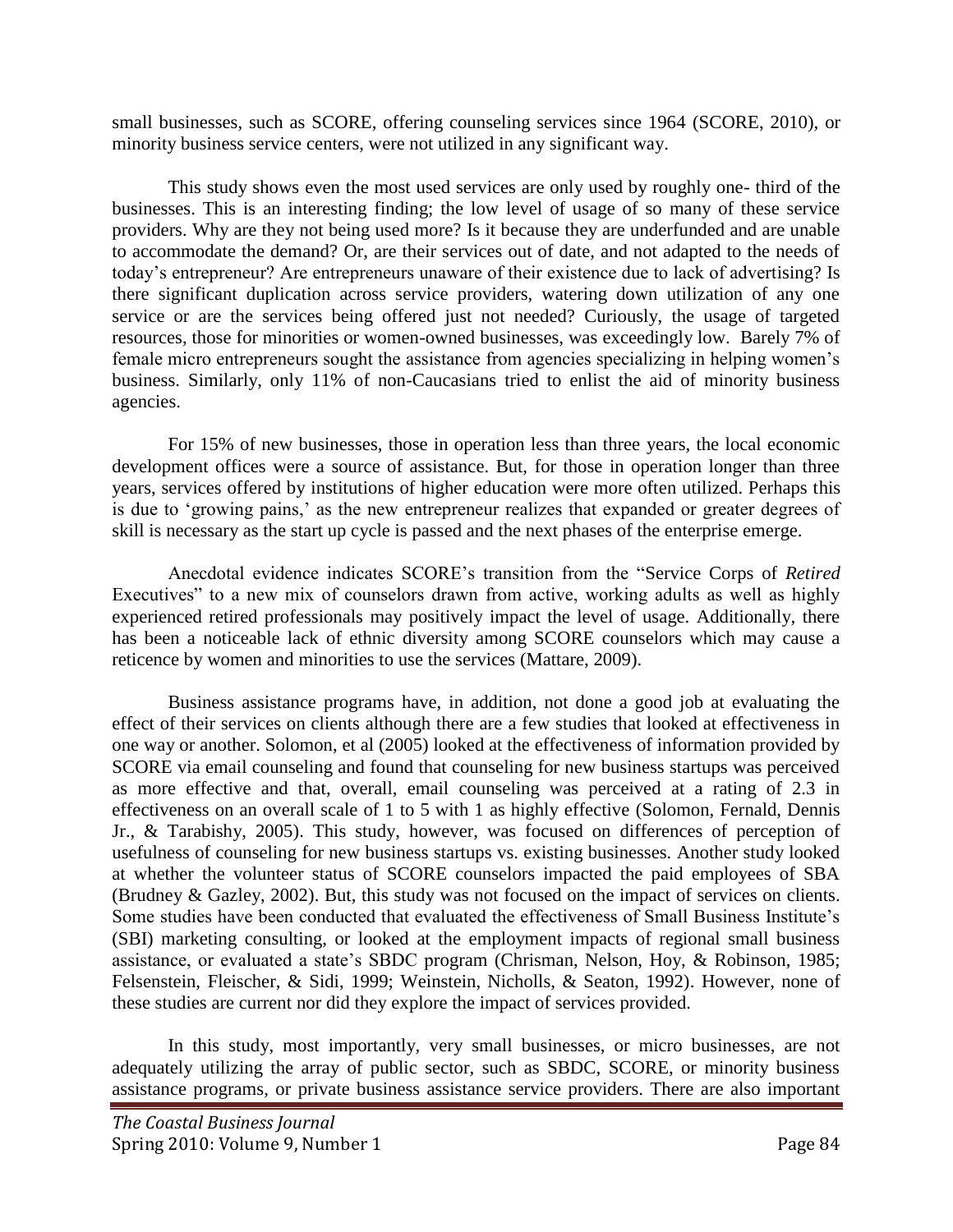findings regarding gender and ethnicity in levels of usage that point the way to providing more outreach to those groups.

#### **FUTURE RESEARCH**

Specific research that surveys awareness, usage, and satisfaction levels with organizations such as SCORE, or similar providers, is needed. It behooves service providers to request or to conduct more studies to ascertain whether they adequately reach their potential client populations, to determine what is the impact of their services on their clients, to explore what today's needs are in terms of delivery of service, and to explore whether the array of services provided are adequate. Additionally, research is needed that looks at whether these business assistance programs actually impact longevity, sales, expansion, and job creation.

#### **REFERENCES**

- Ammons, S. K., & Markham, W. T. (2004). Working at home: Experiences of skilled white collar workers. *Sociological Spectrum, 24*(2), 191-238.
- AspenInstitute. (2010). Highlights from the 2005 data collection project Retrieved January 6, 2010, 2010, from http://fieldus.org/publications/directory.asp
- Berke, D. L. (2003). Coming home again: The challenges and rewards of home-based selfemployment. *Journal of Family Issues, 24*(4), 513-546.
- Blanca, R. (2009). Microbusiness helps women weather crisis. *National Catholic Reporter, 45*(17).
- Boden, R. (2001). Business success: factors leading to surviving and closing successfully. Washington, DC: Center for Economic Studies.
- Brudney, J. L., & Gazley, B. (2002). Testing the conventional wisdom regarding volunteer programs: a longitundinal analysis of the Service Corps of Retired Executives and the U.S. Small Business Administration. *Nonprofit and Voluntary Sector Quarterly, 31*(525).
- Carr, D. (1996). Two paths to self-employment? *Work and Occupations, 23*(1), 26-53.
- Carter, N. M., Gartner, W. B., Shaver, K. G., & Gatewood, E. J. (2003). The career reasons for nascent entrepreneurs. *Journal of Business Venturing, 18*((2003)), 13-39.
- Chrisman, J. J., & McMullan, W. E. (2004). Outsider assistance as a knowledge resource for new venture survival. *Journal of Small Business Management, 43*(3), 229-244.
- Chrisman, J. J., Nelson, R. R., Hoy, F., & Robinson, R. B. (1985). The impact of SBDC activities. *Journal of Small Business Management, 23*(1985).
- D'Elia, V. A. (2009). The failure myth revisited Retrieved November 29, 2009, from http://www.ihavenet.com/Small-Business-The-Failure-Myth-Revisited.html
- Dennis Jr., W. J. (2008). Business activity in the home. In N. N. S. B. Poll (Ed.), (Vol. 4). Washington, DC: NFIB
- Dennis, W. J., & Reynolds, P. D. (2004). Knowledge and use of assistance. In W. B. Gartner, K. G. Shaver, N. M. Carter & P. D. Reynolds (Eds.), *Handbook of Entrepreneurial Dynamics*. Thousand Oaks, CA: SAGE.
- Edcomb, E. L., & Klein, J. A. (2005). Opening opportunity, building ownership: fulfilling the promise of microenterprise in the US. Washington, DC: Aspen Institute.
- Else, J., Doyle, K., Lisa, S., & Messenger, J. (2001). *The role of microenterprise development in the United States*. Arlington, VA: Association for Enterprise Opportunity.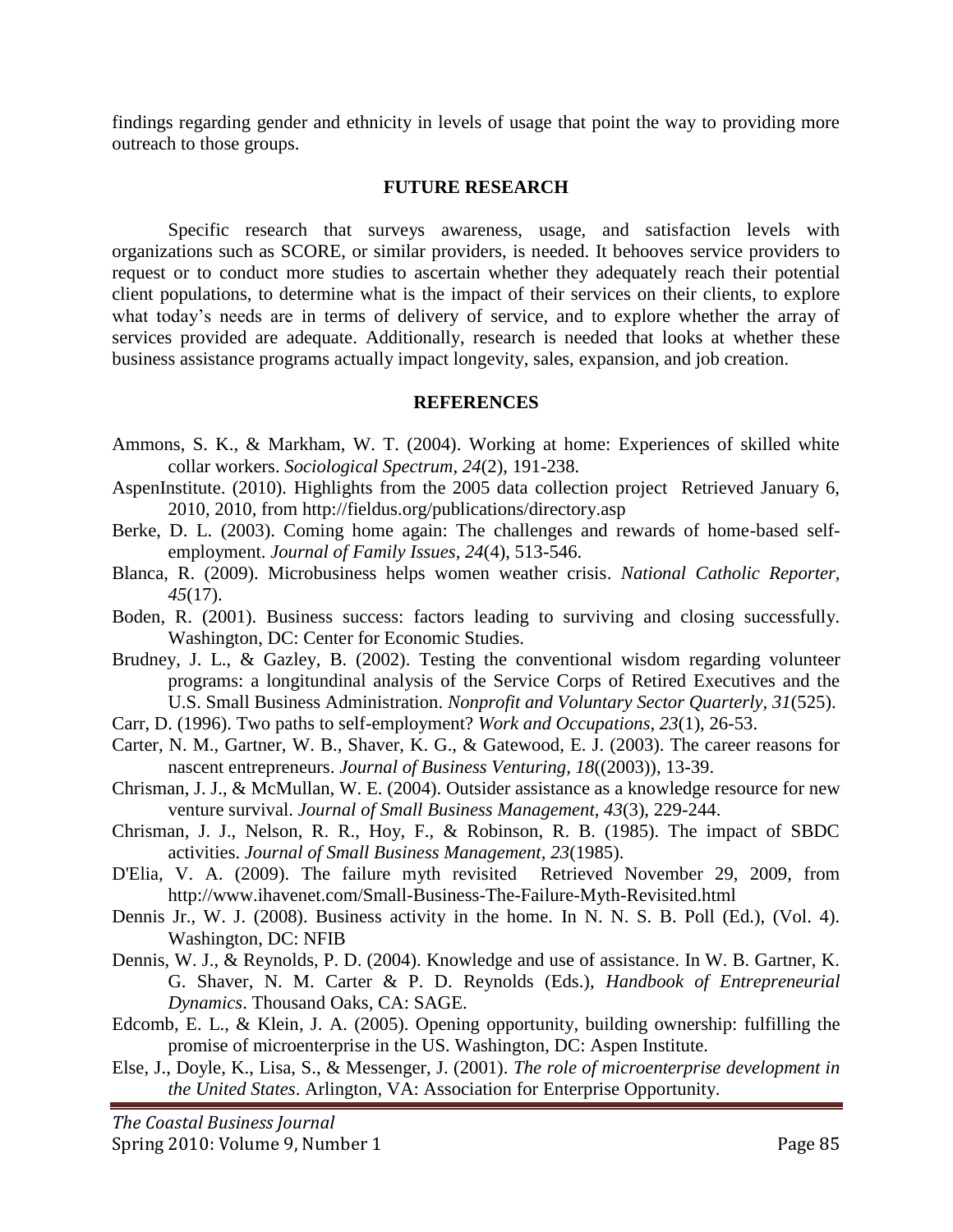- Felsenstein, D., Fleischer, A., & Sidi, A. (1999). Measuring the employment impacts of a regional small business assistance program. *Public Administration Quarterly, 23*(3).
- Fowler, F. J. (1998). Design and evaluation of survey questions. In L. Bickman & D. J. Rog (Eds.), *Handbook of applied social research methods*. Thousand Oaks, CA: SAGE Publications.
- Fowler, F. J. (2002). *Survey research methods* (3rd ed.). Thousand Oaks, CA: SAGE Publications.
- Gartner, W. B., Shaver, K. G., Carter, N. M., & Reynolds, P. D. (Eds.). (2004). *Handbook of entrepreneurial dynamics: The process of business creation*. Thousand Oaks, CA: Sage Publications.
- Guste, M. (2006). *A study of success through microentrepreneurship among minorities, immigrants, and disabled persons from poverty backgrounds in Louisiana*. Doctoral Dissertation. The Fielding Graduate University.
- Hicks, M., Wrenn-Harrell, M., Summitt, A., & Broughton, A. (2000). Microbusinesses in West Virginia: proposed continuing research and policy suggestions (pp. 15). West Virginia: Center for Business and Economic Research.
- Jurik, N. C. (1998). Getting away and getting by. *Work and Occupations, 25*(1), 7-35.
- Katz, J. A., & Green, R. P. (2007). *Entrepreneurial Small Business*. New York, NY: McGraw-Hill/Irwin.
- Kelly, K., & Kawakami, R. (2008). Microenterprise study. Arlington, VA: Association for Enterprise Opportunity.
- Lariviere. (2001). Sometimes overlooked: women's small business development center. *Community College Journal, 71*(6), 48-50.
- Litrell, M. A., Stout, J., & Reilly, R. (1991). In-home businesses: Profiles of successful and struggling craft producers. *Home Economics Research Journal, 20*(1), 26-39.
- Loscocco, K., & Smith-Hunter, A. (2004). Women home-based business owners: Insights from comparative analyses. *Women in Management Review, 19*(3), 164-173.
- Lussier, R. N., & Pfeifer, S. (2001). A crossnational prediction model for business success. *Journal of Small Business Management, 39*(3), 228-239.
- Maryland. (2008). Microenterprise in Maryland Retrieved July 22, 2008, 2008, from http://www.microenterpriseworks.com/microenterpriseworks/files/ccstates/FACTSHEET FILENAME/00000000021/Maryland.pdf
- Maryland at a Glance. (2009) Retrieved August 5, 2009, from http://www.msa.md.gov/msa/mdmanual/01glance/html/employ.html
- *Maryland quick facts from the US Census Bureau*. (2009). Washington, DC: Retrieved from http://quickfacts.census.gov/qfd/states/24000.html.
- MarylandFacts. (2010). Maryland facts Retrieved February 8, 2010, 2010, from http://stage.visitmaryland.org/Students/Pages/MarylandFacts.aspx
- Mattare, M. (2009). [Conversation with a regional SCORE Executive Board member].
- Mattare, M., Monahan, M., & Shah, A. (2009). *A profile of micro-entrepreneurship in western Maryland: How demographic variables affect these nascent engines of opportunity* Paper presented at the USASBE, Anaheim, CA.
- Matthews, C. H., & Human, S. E. (2004). The economic and community context for entrepreneurship: perceived environmental uncertainty. In W. B. Gartner (Ed.), *Handbook of entrepreneurial dynamics*. Thousand Oaks, CA: SAGE.

McGibbon, S. C., & Moutray, C. (2009). *The small business economy*. Washington, DC.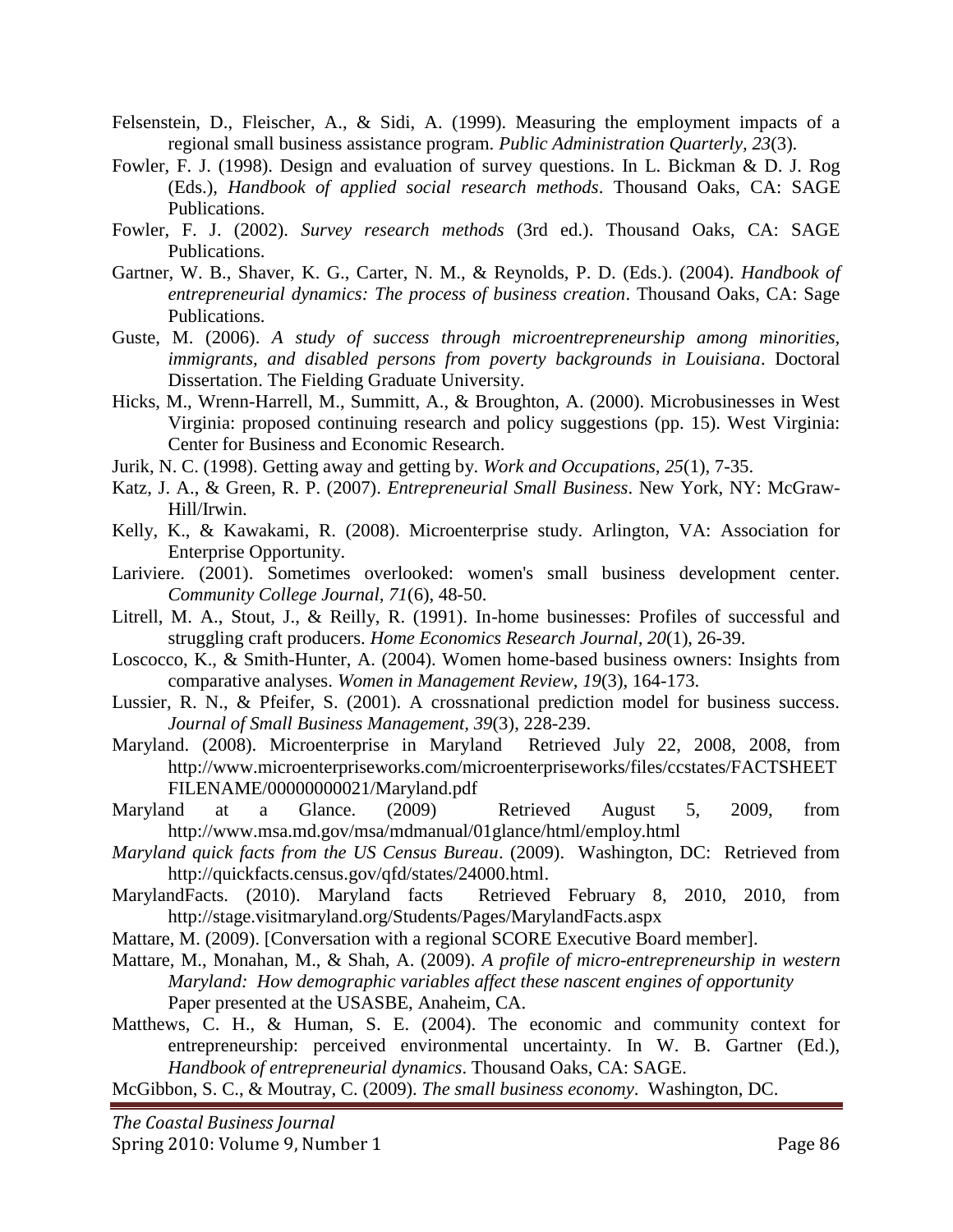- Monahan, M., Shah, A., & Mattare, M. (2010). *The road ahead: microenterprise perspectives on success and challenge factors*. Paper presented at the SAM.
- Nelson, C. (2000). Microenterprise development works: outcomes for clients. In C. Nelson (Ed.), *Microenterprise Fact Sheet Series* (Vol. Fall 2000). Washington, DC: FIELD and AEO.
- Nelson, C. (2005). Microenteprise development in the United States: An overview. In C. Nelson (Ed.), *Microenterprise Fact Sheet Series*. Washington, DC: AEO.
- Paige, R. C., & Littrell, M. A. (2002). Craft retailers' criteria for success and associated business strategies. *Journal of Small Business Management, 40*(4), 314-331.
- Peake, W., & Marshall, M. (2007). *Getting the most bang for the buck: An analysis of states' relative efficiencies in promoting the birth of small firms*. (290). Washington, DC: SBA.
- Pratt, J. H. (1993). Myths and realities of working at home: characteristics of homebased business owners and telecommuters (pp. 112). Dallas, TX: United States Small Business Administration.
- Pratt, J. H. (1999). Homebased business: the hidden economy (pp. 135). Dallas, TX: Office of Advocacy, United States Small Business Administration.
- Rogoff, E. G., Lee, M.-S., & Suh, D.-C. (2004). "Who Done It?" Attributions by entrepreneurs and experts of the factors tht cause and impede small business success. *Journal of Small Business Management, 42*(4), 364-376.
- SBA. (2004). How important are small businesses to the US economy? Retrieved September 4, 2004, 2004, from http://app1.sba.gov/faqs/faqindex.cfm?areaID=24
- SBA. (2009) Retrieved November 28, 2009, from www2.census.gov/econ/susb/data/2006/us\_state\_totals\_2006.xls

SCORE. (2010). SCORE Quickfacts Retrieved January 25, 2010, 2010, from www.SCORE.org

Shah, A. (2011). *Business Now*. New York, NY: McGraw-Hill.

- Solomon, G. T., Fernald, L. W., Dennis Jr., W. J., & Tarabishy, A. (2005). *The effectiveness of information provided by SCORE's email counseling to nascent and small business ownermanagers.* Paper presented at the USASBE.
- Terry, R. (2009). Old advice works for new media: startup weds passions for a purpose. *Westchester County Business Journal, 48*(20).
- Vermont, S. B. D. C.-. (2000). MicroBusiness survey (A. Research, Trans.) (pp. 51). Vermont: Small Business Development Center.
- Weinstein, A., Nicholls, J. A. F., & Seaton, B. (1992). An evaluation of SBI marketing consulting: the entrepreneur's perspective. *Journal of Small Business Management, 30*(4).
- Williams, D. R. (2004). Effects of childcare activities on the duration of self-employment in Europe. *Entrepreneurship: Theory and Practice, 28*(5), 467-485.
- Yancey, K. (2009). *The SCORE Business Plan*. Paper presented at the SCORE Training Day, Columbia, MD.